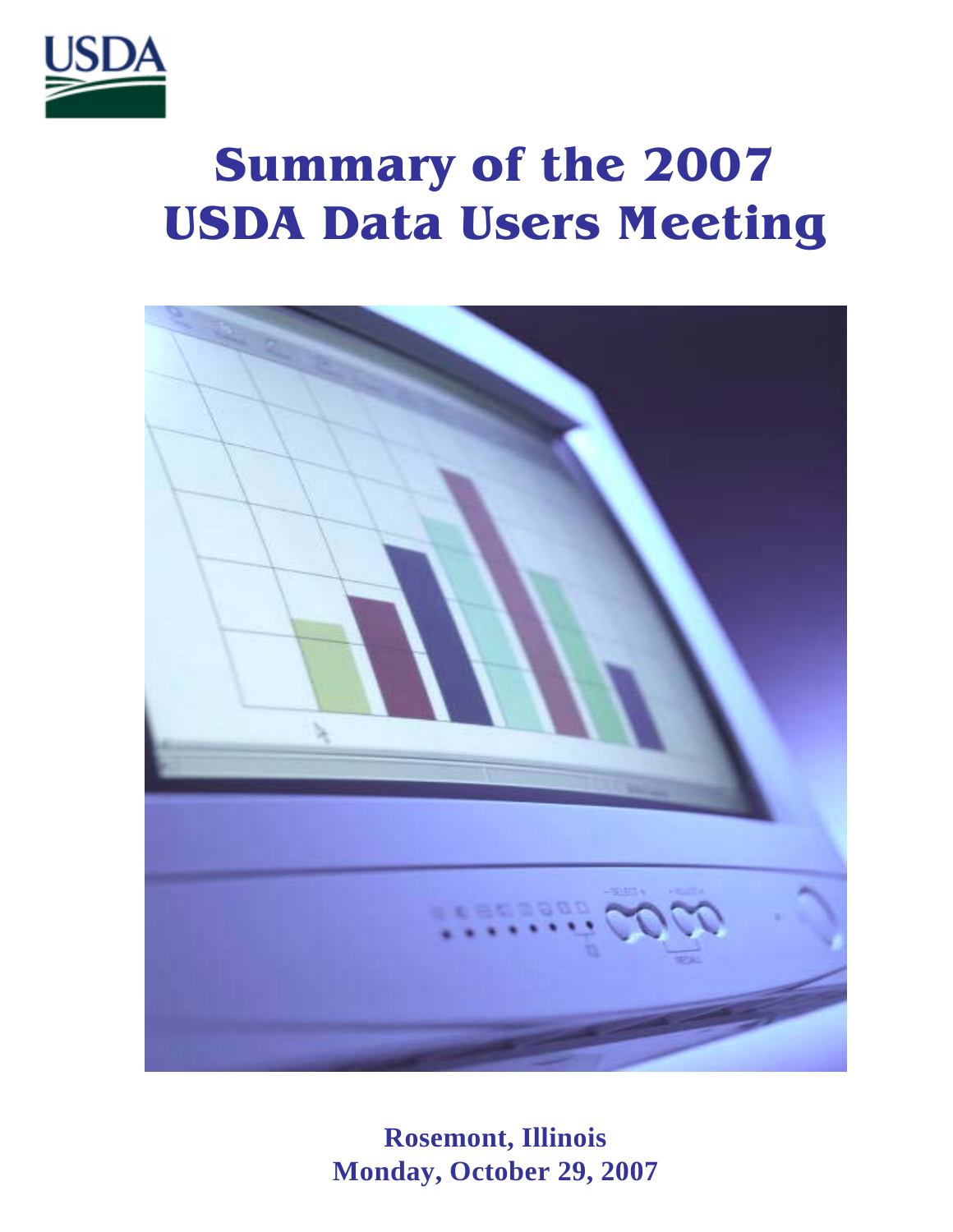

# **2007 USDA Data Users Meeting Monday, October 29, 2007 Crowne Plaza Chicago O'Hare 5440 North River Road Rosemont, IL 60018**

# **AGENDA**

| 12:30 p.m.  | Registration                                    |
|-------------|-------------------------------------------------|
|             |                                                 |
| $1:00$ p.m. | <b>Introduction and Overview</b>                |
|             | <b>Carol House</b>                              |
|             |                                                 |
|             | <b>National Agricultural Statistics Service</b> |
| $1:15$ p.m. | <b>Agency Reviews</b>                           |
|             | <b>Warren Preston</b>                           |
|             | <b>Agricultural Marketing Service</b>           |
|             | <b>Greg Pompelli</b>                            |
|             | <b>Economic Research Service</b>                |
|             | <b>Tim Rocke</b>                                |
|             | <b>Foreign Agricultural Service</b>             |
|             | <b>Steve Wiyatt</b>                             |
|             | <b>National Agricultural Statistics Service</b> |
|             | <b>Gerald Bange</b>                             |
|             | <b>World Agricultural Outlook Board</b>         |
| $2:30$ p.m. | Open forum for questions and comments           |
|             | from participants                               |
| 2:45 p.m.   | <b>Break</b>                                    |
|             | Open forum continues                            |
| 4:30 p.m.   | <b>Concluding comments</b>                      |
|             | http://www.nass.usda.gov                        |
|             |                                                 |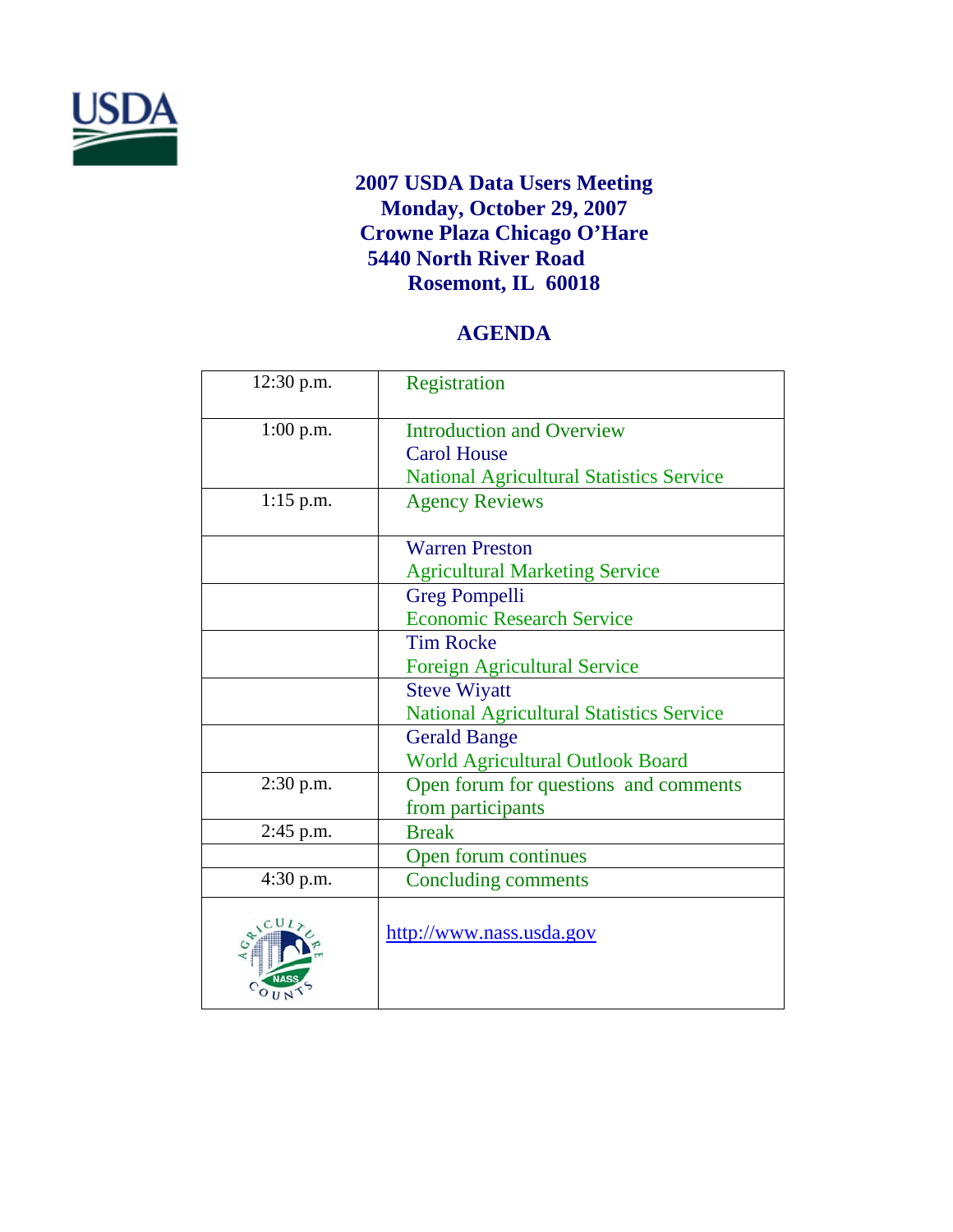# **Agricultural Marketing Service 2007**

The Agricultural Marketing Service (AMS) includes six commodity programs: Cotton, Dairy, Fruit and Vegetable, Livestock and Seed, Poultry, and Tobacco. The programs employ specialists who provide standardization, grading, and market news services for those commodities. They enforce such Federal Laws as the Perishable Agricultural Commodities Act, the Federal Seed Act and the Mandatory Reporting Act of 1999. AMS commodity programs also oversee marketing agreements and orders, administer research and promotion programs, and purchase commodities for Federal food programs.

## **CURRENT ISSUES OF INTEREST**

#### LIVESTOCK MANDATORY REPORTING:

On October 5, 2006, the Livestock Mandatory Reporting Act of 1999 (Act) was reauthorized through September 30, 2010, with the Reauthorization Act. The Reauthorization Act separates the reporting requirements for sows and boars from barrows and gilts, among other changes. On August 8, 2007, AMS published in the *Federal Register* the proposed regulation to re-establish the Livestock Mandatory Reporting program. This rulemaking is necessary to re-establish the regulatory authority for the program's continued operation, incorporate the swine reporting changes contained within the Reauthorization Act, as well as enhance the programs overall effectiveness and efficiency. Similar to the statutory requirement to separate reporting of sows and boars from barrows and gilts, the proposed rule separates the reporting of steers and heifers from cows and bulls, among other modifications.

## WEB PORTAL ENHANCEMENTS:

The Market News Portal was released to the public October, 2005, with fruit and vegetable and livestock and grain information**.** It has proven to be popular as it empowers users of Market News data like never before. For the first time, customers can access directly the Market News Information System (MNIS) or database. Additionally, they can customize the Portal to meet their individual information needs and can download the data in the format they find most useful. The Portal also offers currency and metric conversion as well as customized weather information.

As market reporters and customers have used the Portal, they have identified several key areas for improvement. These areas of improvement include enhanced graphing capability, access to large blocks of data, and simpler tools for first time or inexperienced users. The enhancements will be rolled in three phases, with phase one just completed. Phase two, which is in user acceptance testing, will add the capability to store and retrieve segregated organic and greenhouse data, as well as to improve other data retrieval capabilities. Phase three will be the system requirements and analysis phase for adding the other commodities to the Portal, such as poultry, dairy and cotton. The additional commodity groups will be added to the Portal as resources become available.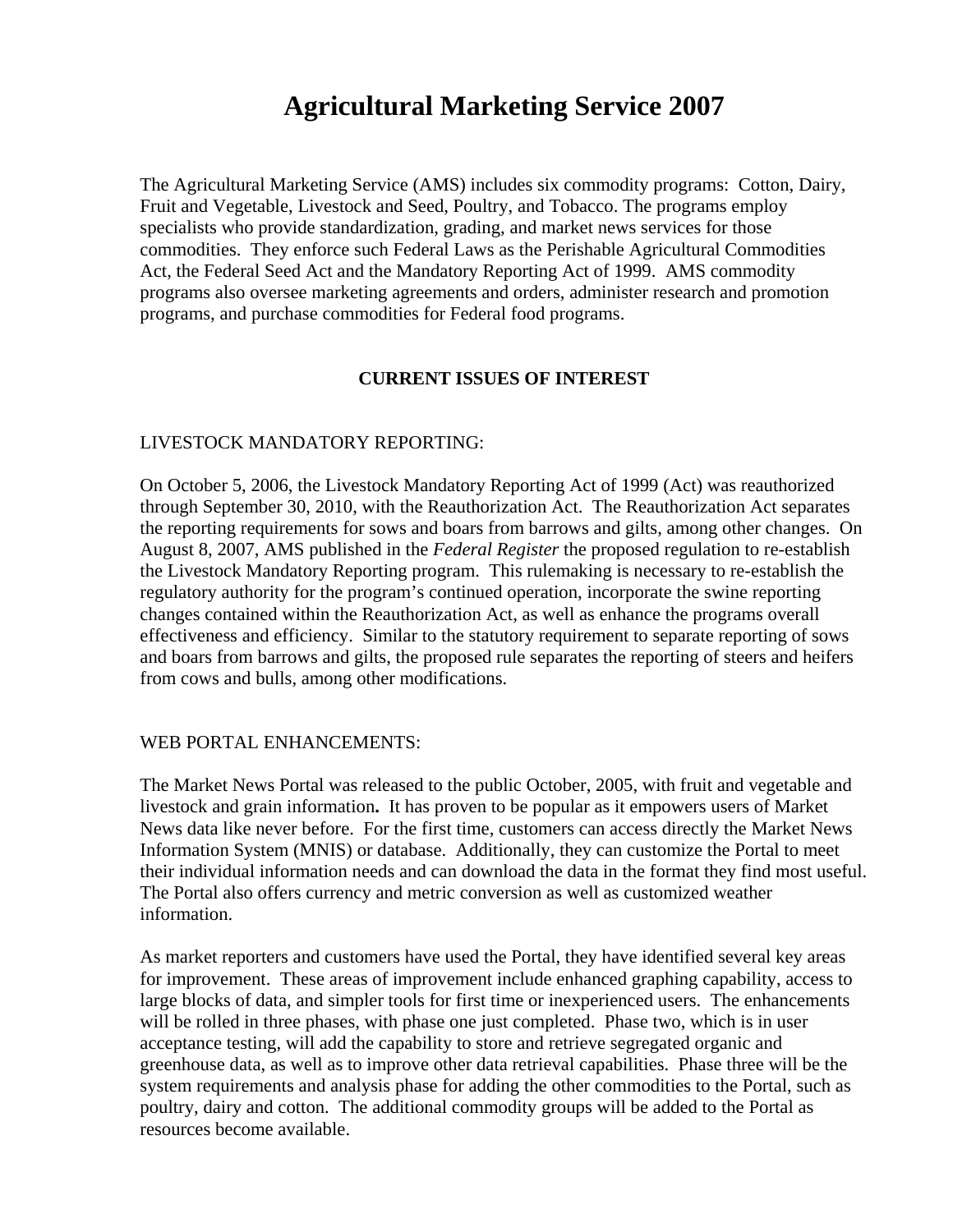#### INTERNATIONAL TRADE DATA:

In the interest of facilitating international trade, several Federal agencies are working together to develop the ACE/ITDS project, one of the largest IT projects ever undertaken by the Government. Simply put, ACE/ITDS is a single-window filing system for international trade. Currently, in order to import an item into the United States, the importer must fill out separate declaration forms for several different agencies. With ACE/ITDS, the trade will be able to input the data once into the system. From there, each respective agency will be able to extract the information they need to make a decision on the import: whether or not to allow it into the country, how much duty ought to be paid, if there is any hazardous materials to look out for, and so forth. This system will ensure that all imports will be acted upon by the responsible government agencies, while also eliminating unnecessary delays at the border and eliminating unnecessary paperwork.

For Market News branches, the integration into ACE/ITDS will lead to great improvements in the completeness, accuracy, and timeliness of our reporting. Data that are currently compiled and released on a semi-weekly or monthly basis will become available in near-real time. The near-instantaneous release of import and export information, as opposed to the current 30-45 day release, will give the agriculture industry more and better information with which to make marketing decisions. Market News will also have access to more information through ACE/ITDS. We should be able to obtain information on imports categorized by such characteristics as variety, size, color, and condition. To use a quick example, instead of having an import classified as "mango," it would be classified as "Tommy Atkins mango, 10 size, fresh" or "Keitts mango, sliced and frozen in plastic bags." This greater degree of specificity will allow Market News to better serve its customers in the future.

## **CHANGES TO AMS REPORTS AND NEW REPORTS**

#### **Dairy:**

## **Changes to Dairy Market News Reports in 2007**

Responding to an industry request, the daily Chicago Mercantile Exchange dairy price flash report was expanded to include prices and changes for each day during the current week. This allows data users to see the current week's prices, especially helpful at midweek, in one report. (MD\_DA997)

Due to changes within the industry, the Northeast Condensed Skim price series, which includes Northeast Class II and Northeast Class III condensed skim prices, was modified to display each price range to the nearest cent. (MD\_DA210)

Due to industry consolidation, two reports had the regions combined into Central and East, resulting in two less reports. The new reports are now: Nonfat Dry Milk - Central and East (MD\_DA650) & Dry Buttermilk - Central and East (MD\_DA350)

## **Dairy Product Mandatory Reporting**

On July 3, 2007, the Agricultural Marketing Service published an interim final rule that established a Dairy Product Mandatory Reporting Program as required by law. The Dairy Market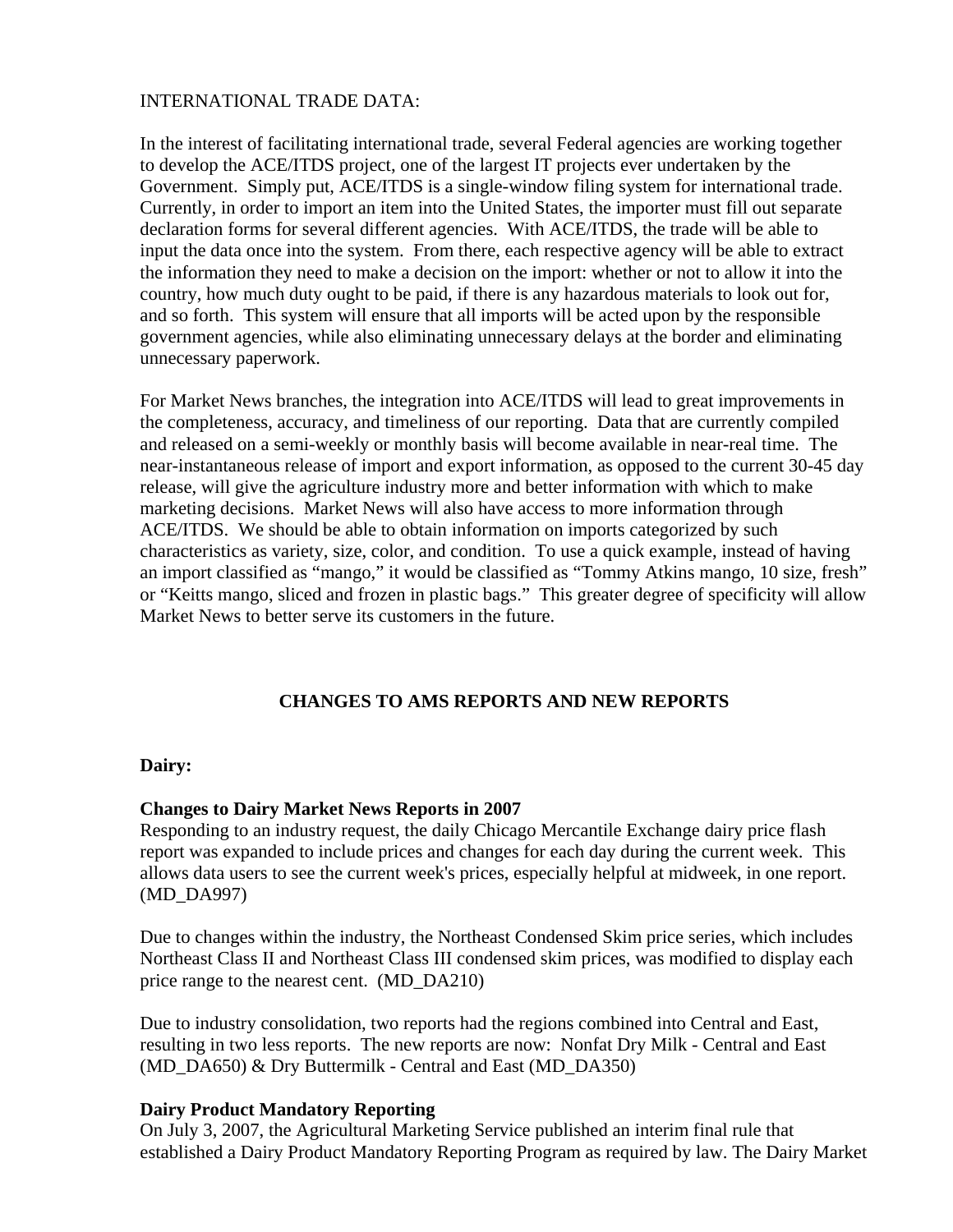Enhancement Act of 2000, and certain provisions of the Farm Security and Rural Investment Act of 2002, amended the Agricultural Marketing Act of 1946 to provide for timely, accurate, and reliable market information to facilitate more informed marketing decisions and promote competition in the dairy product manufacturing.

The program: (1) Requires persons engaged in manufacturing dairy products to report certain information including the price, quantity, and moisture content where applicable, of dairy products sold by the manufacturer; and (2) Requires persons storing dairy products to report information on the quantity of dairy products stored. The National Agricultural Statistics Service (NASS) collects the information. Any manufacturer that processes and markets less than 1 million pounds of dairy products per year is exempt from the reporting requirements.

AMS has implemented a plan to verify the price information submitted to NASS. AMS visits butter, nonfat dry milk, cheese and dry whey manufacturers that file reports. AMS verifies that eligible sales transactions agree with information reported to NASS and checks to determine whether eligible sales transactions were not reported.

# **Fruit and Vegetable:**

# **Organic Data**

AMS Market News has entered into an interagency agreement with the Risk Management Agency (RMA) of the Federal Crop Insurance Corporation for the second consecutive year. The agreement calls for Market News to further enhance its database and the Market News Portal to better accommodate organic data and to make it readily retrievable by users, as well as to make the new retail reports available to the public out of the database and the Portal. The agreement includes a multi-year year project to expand the existing data collection for organic fruits and vegetables, as well as grain and other commodities. The RMA funded enhancements to the Market News Information System, or database, and the Market News Portal will be available by the first of 2008.

## **New Reports**

National Fruit and Vegetable Retail Report Boston Wholesale Cut Flower Price Report

## **New F.O.B. Reports**

Apples (organic) - Washington Cantaloupes – Caribbean Imports FOB Philadelphia Carrots (organic) - California Clementines - Peru Honeydews - Caribbean Imports FOB Philadelphia Lettuce (Romaine and Green Leaf) – New Jersey Mangoes - Caribbean Imports FOB Philadelphia Onions (organic) – Georgia Oranges (Cara Cara) - California Pineapples - Caribbean Imports FOB Philadelphia Raspberries - Mexico Tangelos – South Africa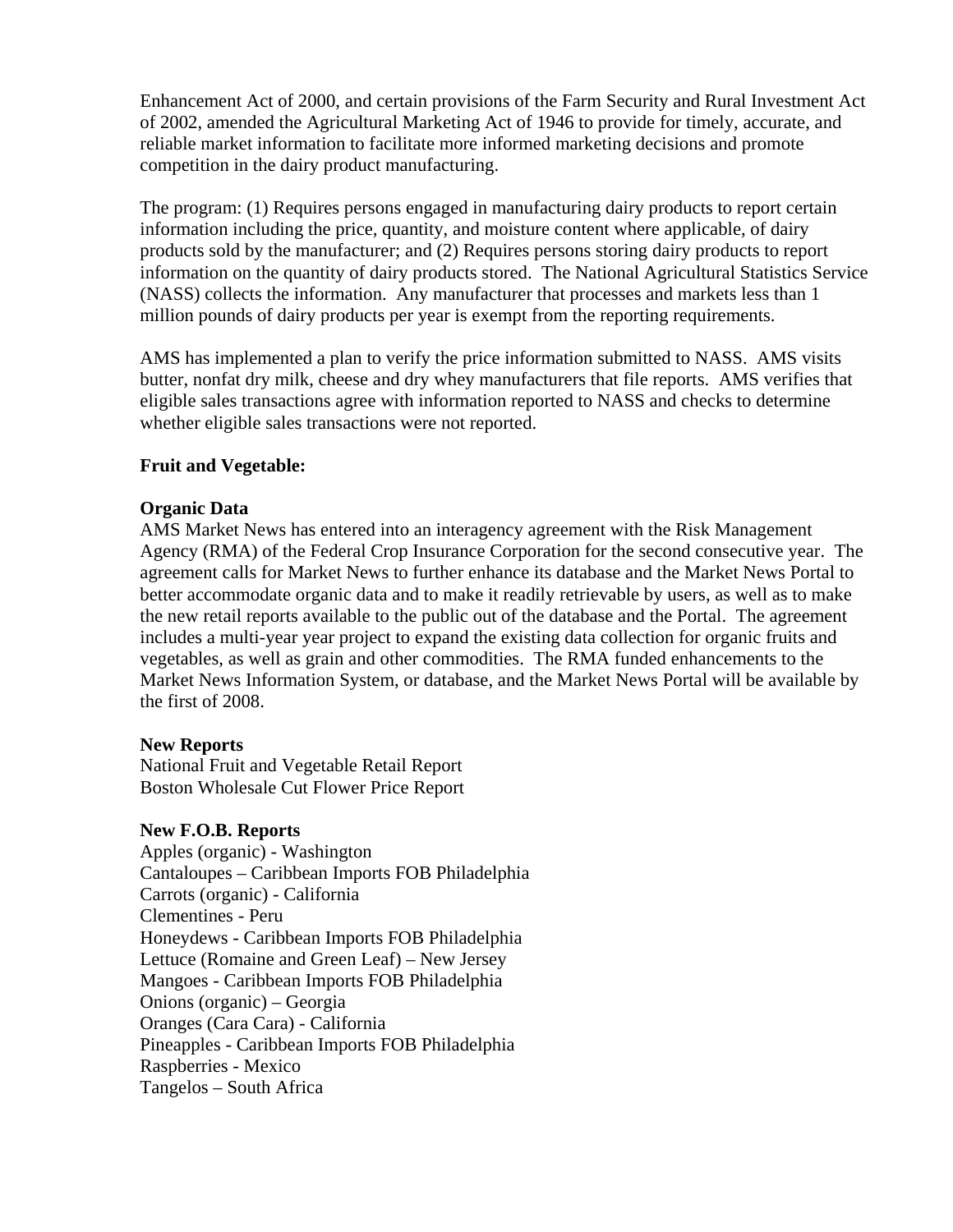#### **Livestock and Grain:**

# **New Reports**

| <b>CW_LS149</b>       | Regular Sale from Jackson County Livestock Market in Ripley, West Virginia |
|-----------------------|----------------------------------------------------------------------------|
| RA_LS761              | Carolina Stockyards, Siler City Monday, NC Weighted Average Report         |
| <b>NW_LS785</b>       | Iowa Weekly Weighted Average Slaughter Cattle Report                       |
| RH_LS550              | Danville, VA Sheep and Goat Auction                                        |
| GX_GR311              | United Producers Inc Weekly Hay Auction-Shelbyville, IL                    |
| <b>GX_GR312</b>       | Arthur Sale Barn Weekly Hay Report-Arthur, IL                              |
| RA_LS753              | Kilby's Livestock Market, North Wilkesboro, NC Weighted Average Report     |
| RA_LS756              | Shelby Livestock Yard, Shelby, NC Weighted Average Report                  |
| <b>SV_LS142</b>       | Stanford, KY - Blue Grass South Livestock Market Cattle Auction Report     |
| <b>NV_LS143</b>       | Tennessee Bred & Pairs Replacement                                         |
| WH_GR310              | Nebraska/Iowa Hay Summary                                                  |
| <b>LN_LS322</b>       | New Holland, PA Sheep and Goat Weighted Average Report                     |
| <b>NW_GR213</b>       | Nebraska Ethanol Corn and Co-Products Processing Values                    |
| RA_LS750              | Southeast Livestock Exchange, Waynesville, NC Monthly Video Auction        |
| SF_GR111              | South Dakota Ethanol Plant Report                                          |
| $SV$ <sub>LS174</sub> | Kentucky Bluegrass of Campbellsville Livestock Market                      |
| <b>SV_LS176</b>       | Cattlemen's Livestock Auction, Bowling Green, KY                           |
| <b>NW_GR116</b>       | <b>Iowa Soybean Processor Report</b>                                       |
| AM_LS141              | New Mexico Direct Feeder Cattle Report                                     |
| GX_GR120              | Eastern Cornbelt Organic Grain & Feedstuffs Report (Bi-Weekly) Wtd Avg     |
| Report                |                                                                            |
| <b>SV_LS143</b>       | Stanford, KY - Blue Grass South Livestock Market Cattle Auction Report     |
| <b>BL_LS749</b>       | Miles City Livestock Commission Co. Miles City, MT Weighted Average        |
| WH LS763              | Nebraska Livestock Market of Norfolk                                       |
| <b>NW_LS550</b>       | Ohio Goat Auction, Hillsboro Ohio Graded Goat Sale                         |
| $MD$ <sub>LS156</sub> | Summary of Wisconsin Livestock Auction at Sparta                           |
| $MD$ <sub>LS157</sub> | Summary of Wisconsin Feeder Cattle Auction at Altoona                      |
| $SI$ <sub>LS311</sub> | Mexico, MO Sheep & Goat Auction (Fri)                                      |
| GX_GR313              | Hamilton's IL, Madison County Ag Hay Auction (Seasonal-Mon)                |
| RA_LS755              | Weighted Average Auction Report of Siler City, North Wilkesboro,           |
|                       | Turnersburg, Mount Airy, Shelby, Norwood and Smithfield, NC.               |
| WH_LS761              | Columbus, NE - Columbus Sales Pavilion Feeder Cattle Weighted Average      |
|                       | and Slaughter Cattle Report                                                |

# **Discontinued Reports**

| MS GR101 | <b>Export Grain Demand Wire</b>      |
|----------|--------------------------------------|
| RA LS153 | <b>Union County Livestock Market</b> |
| RA LS168 | <b>Canton Livestock Market</b>       |

# **Poultry:**

## **New Reports**

• **Mechanically Separated Chicken** 

In 2007, USDA Poultry Market News and Analysis expanded coverage of the mechanically separated chicken market by combining the current Central and Eastern regional reports into a national report and expanding coverage to include the entire U.S. The new report presents the information in a more user-friendly format that allows users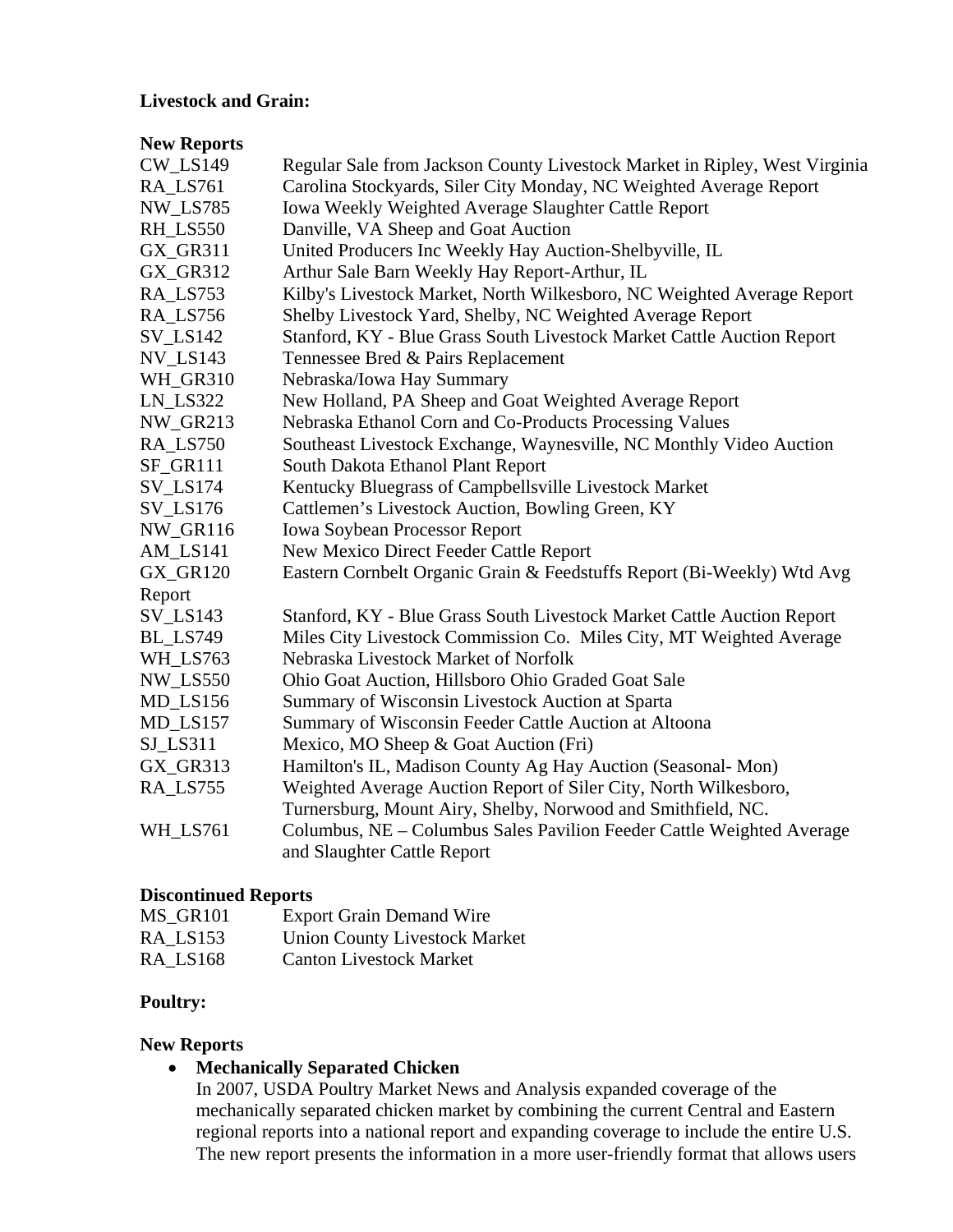to more quickly and easily comprehend the marketplace. Market News has developed this report with its industry cooperators. The new report is currently being released concurrent with the Eastern and the Central Region MSC reports until January 4, 2008, when it will become the single MSC market report covering the national trading of MSC. ([http://www.ams.usda.gov/poultry/mncs/PDF%20Reports/MSC/msc.htm](http://www.ams.usda.gov/poultry/mncs/PDF Reports/MSC/msc.htm))

## • **Shell Egg Demand Indicator (SEDI)**

In 2007, USDA Poultry Market News and Analysis, working with the American Egg Board (AEB) and the United Egg Producers (UEP), developed a measurement tool for estimating demand for shell eggs. The *Weekly Shell Egg Demand Indicator* report estimates shell egg demand through calculations modeled after known industry production and marketing practices. Input data is collected from several sources including the Weekly Shell Egg Inventory and Weekly Eggs Processed Under Federal Inspection reports and from the monthly NASS Chickens and Eggs report. The actual demand indicator is expressed as a whole number where a positive indicates better than average demand relative to the most recent 26 weeks and a negative indicates less than average demand compared to the same time period. After receiving unanimous support from the AEB and UEP, public release of the report began on October 24, 2007. (<http://www.ams.usda.gov/poultry/mncs/shell.htm>)

## **Revisions/Updates**

• **Weekly Retail Chicken Feature Activity Report – Addition of Individually Quick Frozen Products** 

Through 2006, Poultry Market News and Analysis reviewed retail feature activity for the most common individually quick frozen (IQF) chicken products for possible inclusion into the very successful supermarket feature activity report series. The level of retail featuring of IQF products can provide valuable insight into consumer trends at the retail counter as well as the relative health of the marketplace. As a result of this review, an IQF section comprised of the three most commonly featured uncooked IQF chicken items was added in March 2007. These items include boneless/skinless breasts, breast tenders, and wings. As these items are packed in various sized bags, all advertised prices are reported on a price per pound basis. Poultry Market News & Analysis continues to monitor additional items for possible inclusion but see inconsistent featuring of dark IQF cuts. [\(http://www.ams.usda.gov/poultry/mncs/RetailReports/RtlChick.htm\)](http://www.ams.usda.gov/poultry/mncs/RetailReports/RtlChick.htm)

# • **Weekly Retail Chicken Feature Activity Report - Addition of Specialty and Organic Products**

Featuring of Specialty (produced from chickens raised on an all vegetable diet without antibiotics and minimally processed) chicken items continues to expand with the introduction over the past year of several new "natural" product lines, most recently, Tyson introduced an "all natural" line. Specialty cut-up birds and Specialty and Organic boneless thighs are becoming more common in ad space and are candidates for eventual inclusion. Poultry Market News & Analysis continues to review these items and others for possible inclusion. In September 2007 on the first anniversary of the introduction of the Specialty and Organic section, Poultry Market News & Analysis added year ago data to the report. ([http://www.ams.usda.gov/poultry/mncs/RetailReports/RtlChick.htm\)](http://www.ams.usda.gov/poultry/mncs/RetailReports/RtlChick.htm)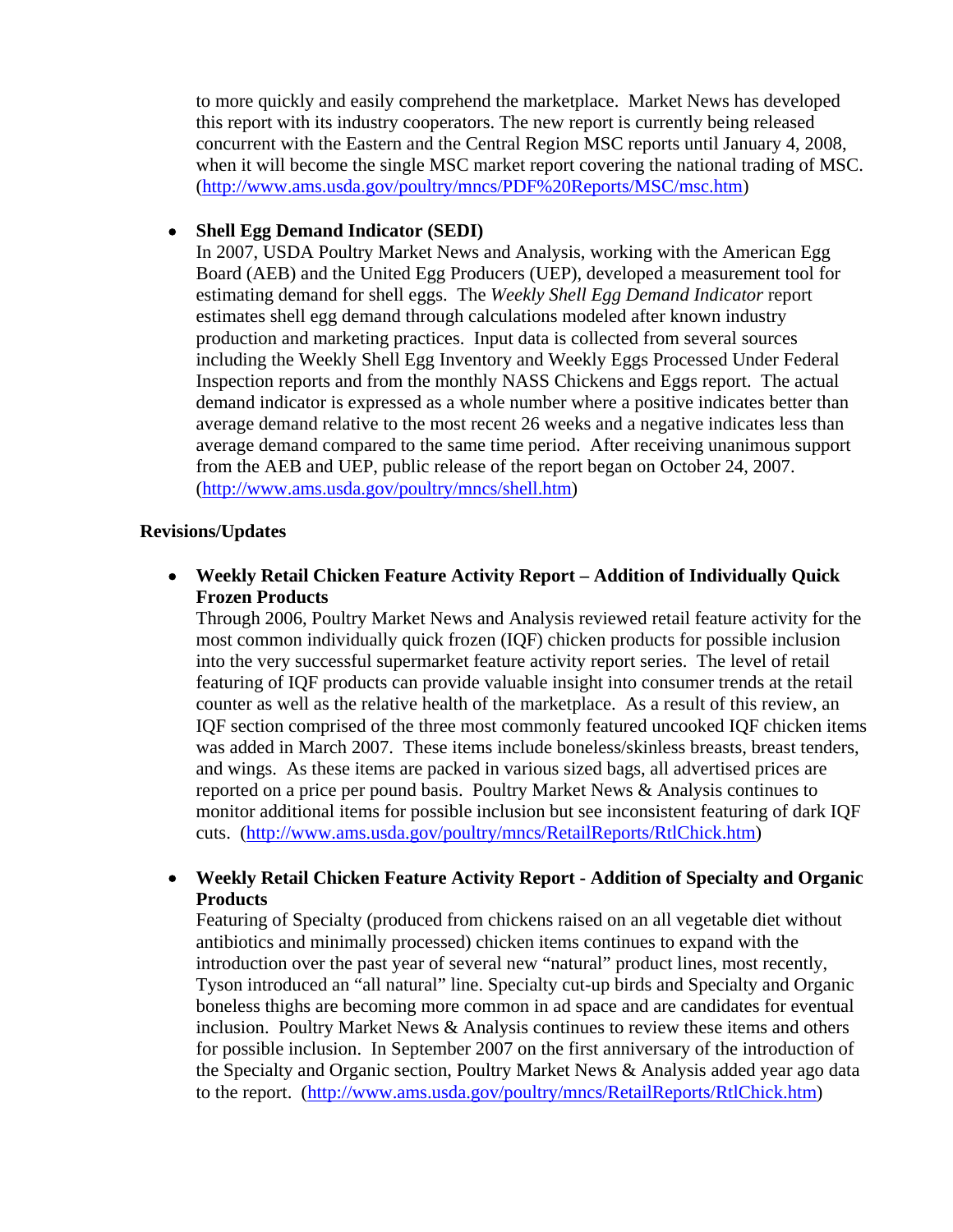• **Weekly Retail Shell Egg and Egg Products Feature Activity Report – Egg Products**  In 2005 in conjunction with industry members and trade groups, Poultry Market News & Analysis developed a market news report covering supermarket feature activity for the most common consumer grades of shell eggs. In October 2006, upon the completion of a full year of reporting, the report was updated to include year ago comparison data. At the same time, the report was expanded to a third page to include similar information for the most commonly marketed forms of liquid egg products. Also on the third page as a regular feature is a graph showing the relationship in featuring activity between regular shell eggs and liquid egg products and a second graph showing the relationship between Large white shell egg activity and the Large egg inventory. In addition, a special section was included during the November-December holiday observations covering supermarket feature activity of egg-nog. In October 2007 on the first anniversary of the introduction of the egg products section, Poultry Market News & Analysis added year ago data to the report. ([http://www.ams.usda.gov/poultry/mncs/RetailReports/RtlEgg.htm\)](http://www.ams.usda.gov/poultry/mncs/RetailReports/RtlEgg.htm)

# **Tobacco and Cotton:**

All tobacco reports have been eliminated except for the Quarterly Stocks report due to the elimination of the mandatory grading program by Congress. The Tobacco and Cotton Programs will be merging in the near future.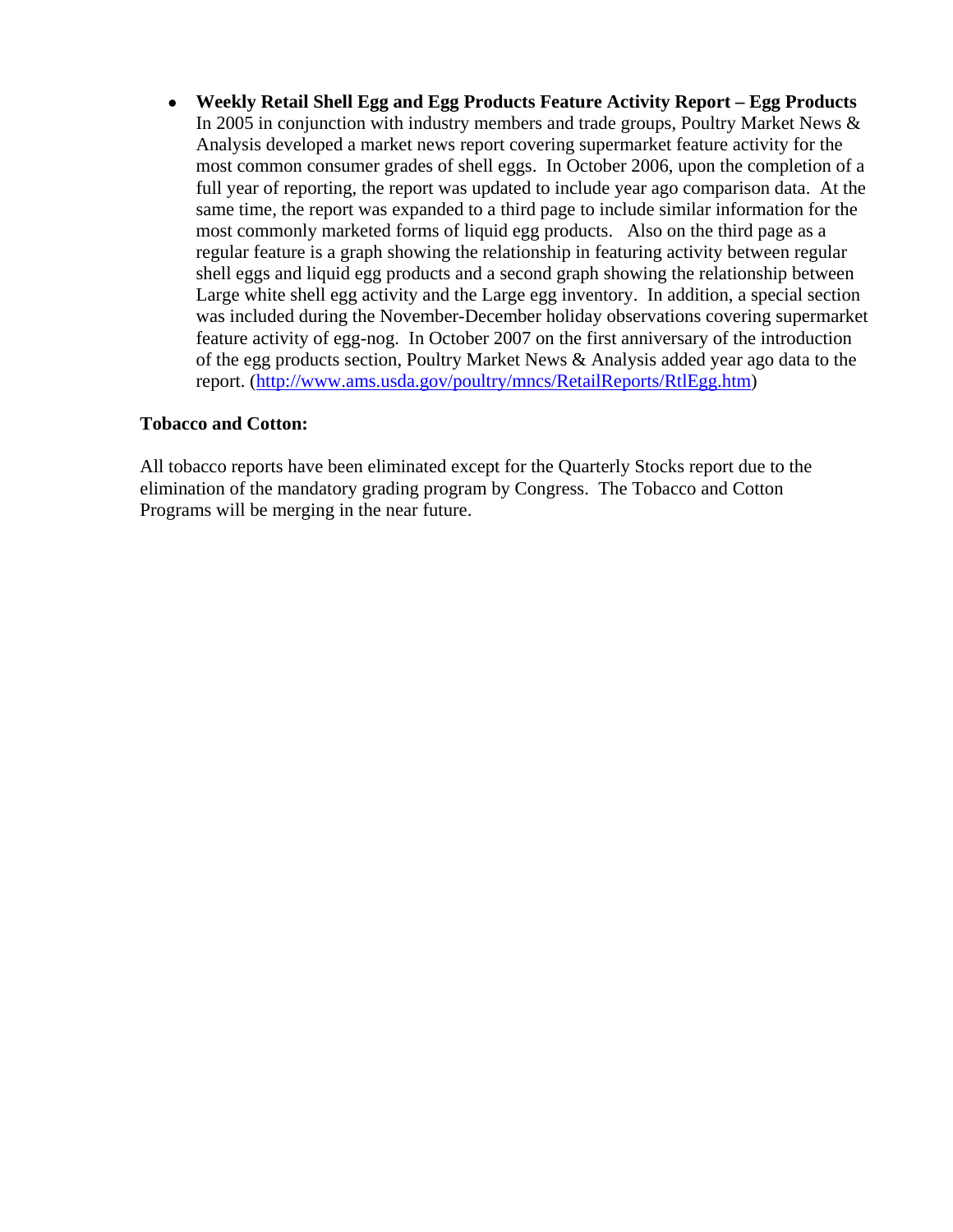# **AMS Contacts: Agricultural Marketing Service: E-mail to: AMSWebmaster@usda.gov**

| <b>ADMINISTRATOR</b>                                     | Lloyd C. Day                                          | 202-720-5115 |
|----------------------------------------------------------|-------------------------------------------------------|--------------|
| <b>Associate Administrator</b>                           | <b>Kenneth C. Clayton</b><br>Kenneth.Clayton@usda.gov | 202-720-4276 |
| <b>Civil Rights Program</b>                              | <b>Ruihong Guo</b><br>Ruihong.Guo@usda.gov            | 202-720-0583 |
| <b>Public Affairs Staff Billy Cox</b>                    | Billy.Cox@usda.gov                                    | 202-720-8998 |
| <b>Legislative Staff</b>                                 | <b>Chris Sarcone</b><br>Chris.Sarcone@usda.gov        | 202-720-3203 |
| <b>Cotton Program</b>                                    | <b>Darryl Earnest</b><br>Darryl.Earnest@usda.gov      | 202-720-3193 |
| <b>Poultry Programs</b>                                  | <b>Rex Barnes</b><br>Rex.Barnes@usda.gov              | 202-720-4476 |
| <b>Dairy Programs</b>                                    | <b>Dana Coale</b><br>Dana.Coale@usda.gov              | 202-720-4392 |
| <b>Science &amp; Technology</b><br><b>Programs</b>       | <b>Robert Epstein</b><br>Robert.Epstein@usda.gov      | 202-720-5231 |
| Fruit & Vegetable<br><b>Programs</b>                     | <b>Robert Keeney</b><br>Robert.Keeney@usda.gov        | 202-720-4722 |
| <b>Livestock &amp; Seed</b><br>Program                   | <b>Craig Morris</b><br>Craig.Morris@usda.gov          | 202-720-5705 |
| <b>Transportation &amp;</b><br><b>Marketing Programs</b> | <b>Barbara Robinson</b><br>Barbara.Robinson2@usda.gov | 202-690-1300 |
| <b>Compliance &amp; Analysis</b><br><b>Programs</b>      | <b>Ellen King</b><br>Ellen.King@usda.gov              | 202-720-6768 |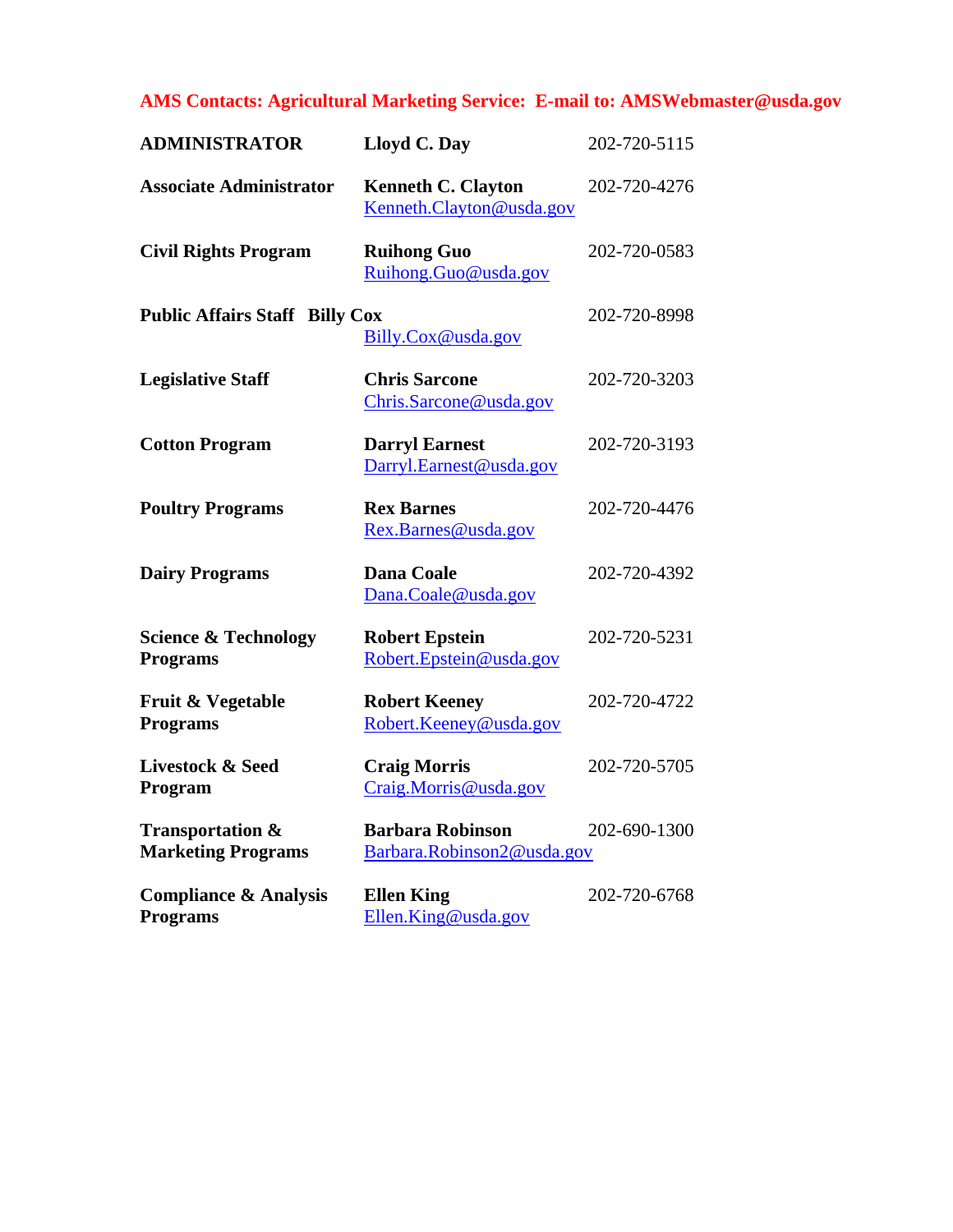

*ERS aims to provide timely, high-quality agricultural market information. Through several new initiatives, we are enhancing the value-added nature and transparency of our work.* 

# **Enhancing Timeliness and Value-Added in Data Delivery**

**Wheat Data -** This data product builds on the lessons learned from the development of the Feed Grains Database and embodies the current best data delivery practices used on the ERS website. The product contains statistics on the five classes of wheat and rye. Includes data published in the monthly *Wheat Outlook* and previously annual *Wheat Yearbook*. Data are monthly, quarterly, or annual depending upon the data series. Data are available as predefined tables that can be viewed in HTML, Excel, and PDF formats. Find this data product at<http://www.ers.usda.gov/Data/Wheat/>

**Livestock Data –** This data product is the next in a steady line of data deliveries based on the Wheat Data format and standards. This data product will combine data from the *Red Meat* and *Poultry Yearbooks* and the monthly *Livestock, Dairy, and Poultry Outlook* data tables to create a more convenient and current data source for livestock data. The first element to be released will be expanded livestock trade data.

**Price Spreads from Farm to Consumer** – This product presents improved estimates of the spread between what consumers pay for food products and what farmers receive for the associated agricultural commodities. This effort includes the release of new series for fresh fruits and vegetables based on detailed purchase data showing what American households have been buying at supermarkets. Access to this series, detailed documentation, and other materials has been improved through a new data product available at <http://www.ers.usda.gov/Data/FarmToConsumer/>

**Farm Business and Household Survey Data: Customized Data Summaries from ARMS –** This data product helps describe farming in America and answers many of the most common questions about who farms, where they farm, how they farm, and the economic well-being of America's farm households. The information comes from the annual Agricultural Resource Management Survey (ARMS) data and reflects what farmers tell us about their businesses, farming practices, and households. See the data at <http://www.ers.usda.gov/data/arms/>

**Regional Agricultural Profiles System -** The forthcoming Regional Agricultural Profiles System will allow you to map 2002 Agricultural Census data by ERS farm resource regions as well as USDA farm production regions. Charts and downloadable data tables will accompany the maps. ([http://www.ers.usda.gov/Briefing/ARMS/resourceregions/resourceregions.htm\)](http://www.ers.usda.gov/Briefing/ARMS/resourceregions/resourceregions.htm)

# **Improved Quality of Communication**

**Amber Waves**—ERS's flagship magazine continues to be recognized for its informative articles on timely topics. The May 2007 Special Issue, for example, was dedicated to articles on Food and Farm Policy. In the next few issues, look for articles on this year's wheat market, the effects of China's exchange rate policies, the U.S. hog industry, and other topics drawn from ERS research and outlook programs.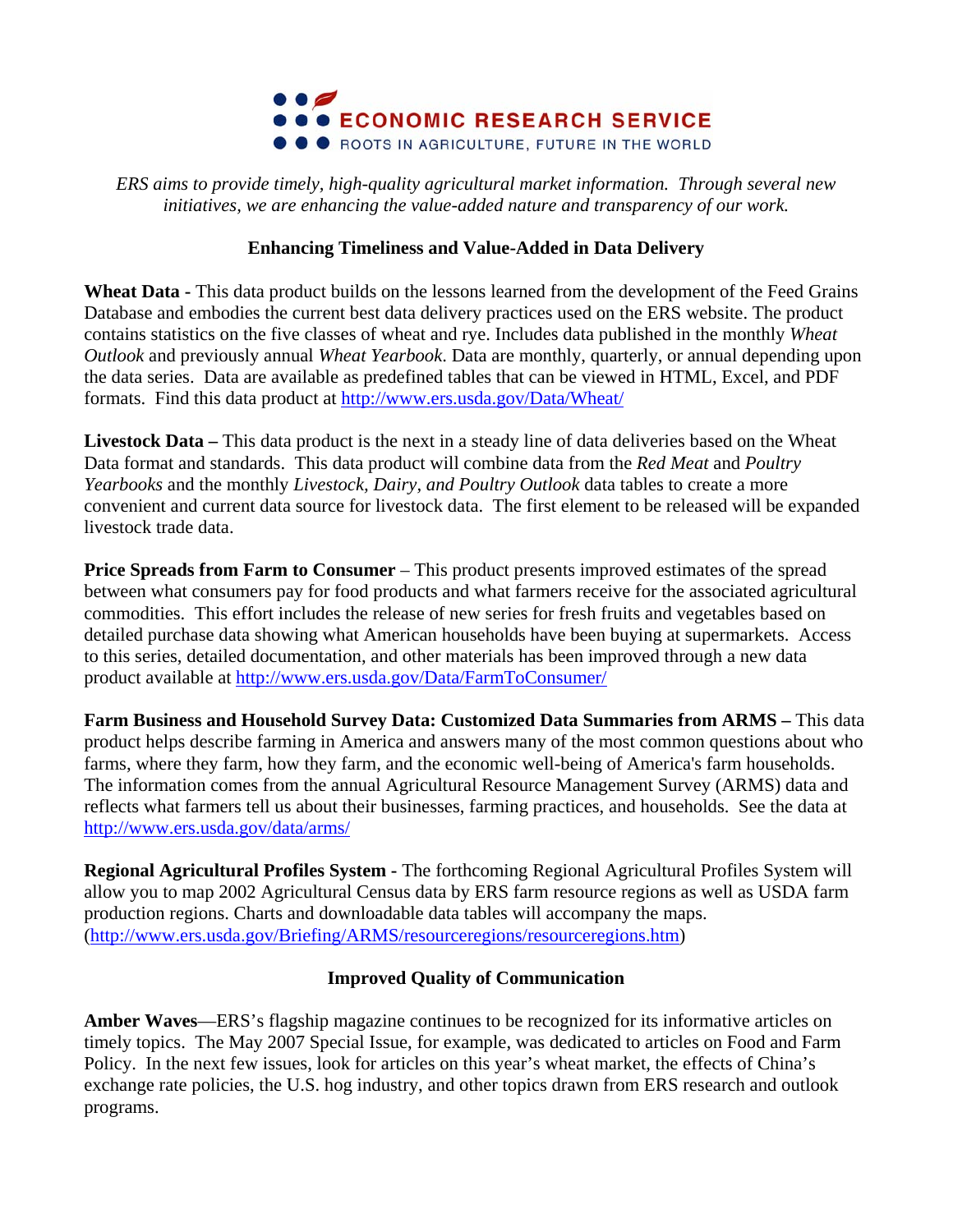**Farm Bill Side-by-Side –** ERS is committed to publishing a summary comparison of the major provisions of the next Farm Bill with 2002-07 legislation shortly after the new Farm Bill is signed into law. This side-by-side comparison will include highlights of the new bill, a users' guide, a policy glossary, and links to background ERS publications.

**E-Outlooks—**By year's end, we will have issued 16 special reports in 2007 examining the forces shaping the future of commodity markets and trade. This year's topics focused on the effect of China's exchange rate policies on U.S. trade, an assessment of NAFTA in its thirteenth year, the impact of ethanol on the U.S. agricultural sector, and the completion of the ERS commodity "backgrounder" series.

**Newsletters**—ERS continues to issue over 80 regularly scheduled outlook reports in 10 series. We are continuing to update processes for our clients to receive market news, and will be posting newsletters in HTML on the web for better access to text, tables, and charts. Print features and \*.pdf reports will still be available. The 2008 calendar will be posted as soon as a budget is passed.

# **Leveraging Cooperators to Enhance Our Ability to Analyze Markets**

**Conversion Factor Initiative—** A new joint effort led by Pennsylvania State University and the International Life Sciences Institute will build on earlier efforts by the University of Minnesota Food Center to update and validate food conversion factors. This project relies on industry experts to help researchers estimate conversion factors and to validate new and existing conversion factors.

**Cooperative Agreements—**We have a number of cooperative agreements on the economic impacts of invasive species affecting agricultural production. (For information, see<http://www.ers.usda.gov/> Briefing/InvasiveSpecies/.) In 2007, ERS continued funding to process and present data for the Mandatory Price Reporting System in an agreement through Colorado State University. The National Academy of Sciences report on the Economic Development and Current Status of the Sheep Industry in the United States will be released to the public in February 2008. In conjunction with the Farm Foundation, ERS is supporting a workshop series on grain market dynamics to improve our understanding of these markets.

# **New Directions**

ERS has initiated a **Food and Eating Module** as a supplement to the American Time Use Survey (ATUS) of Bureau of Labor Statistics. The module, developed jointly with the National Institutes of Health, National Cancer Institute, contains questions on eating while engaged in other activities, such as while watching TV or while driving. These data will allow research on whether certain patterns of eating and time use are associated with obesity and whether food assistance recipients are more time pressured than other low-income individuals. The 2006 data will be available in the first part of 2008.

A new module, the **Flexible Consumer Behavior Survey** (FCBS), as a supplement to the Department of Health and Human Services' National Health and Nutrition Examination Survey (NHANES) aims at understanding linkages among individuals' knowledge and dietary guidance, their economic circumstances, their food-choice decisions, and their nutrient intakes. Combining the NHANES core data with this new survey allows analysis of how individual behavior, information, and economic factors affect food choices, dietary status, and health outcomes. The FCBS data will be available in 2009.

> **Questions or Comments? Please address them to Greg Pompelli, Chief, Animal Products, Grains and Oilseeds,**  [pompelli@ers.usda.gov](mailto:pompelli@ers.usda.gov) **or 202-694-5353**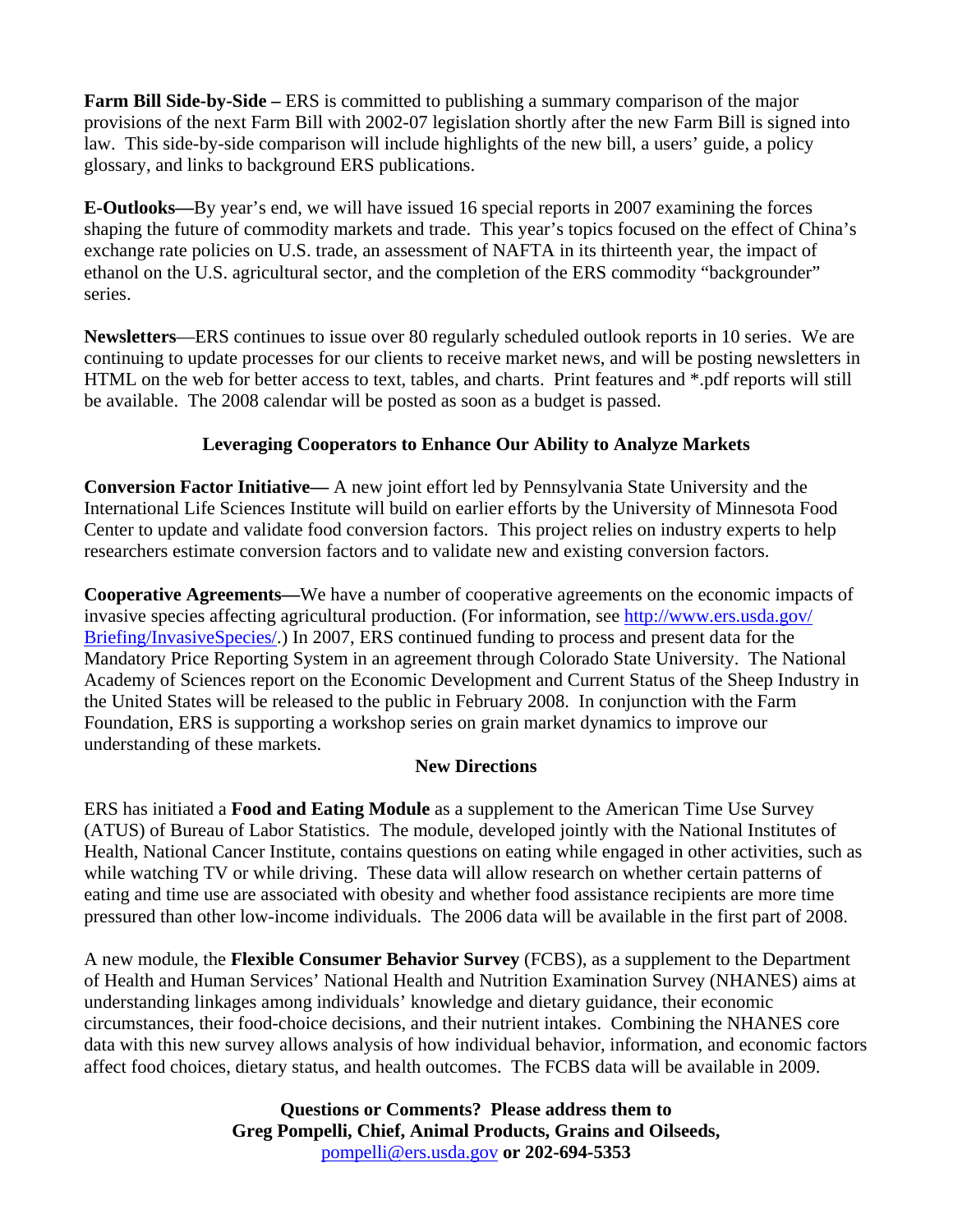

# *Accessing Global Commodity Information from USDA 's*

# *Foreign Agricultural Service*

## **FAS Reorganized November 13, 2006**:

#### **Goals of the Reorganization:**

The reorganization focused on inherently governmental activities such as:

- Building on FAS' strength in commodity analysis to do a better job of analyzing how U.S. exports may be affected by developments such as foreign import bans, new trade agreements, and new technologies like biotechnology and biofuels.
- More effectively linking the country expertise of FAS overseas offices with an increased focus in Washington on key countries and regions.
- Providing program participants with better, streamlined, and transparent service.
- Grouping staff members into single, focused work units with clearly defined missions.
- Strengthening FAS' ability to monitor and enforce trade agreements and to support the dispute settlement efforts of the U.S. Trade Representative's (USTR) Office.
- Placing special emphasis on identifying and resolving SPS issues that affect trade.
- Providing better support, both at home and abroad, to USDA regulatory agencies that are essential partners in resolving foreign SPS issues.
- Focusing USDA international development and trade capacity work on building relationships with foreign governments for quicker informal solutions to trade disruptions.

#### **Realignment into Three Key Areas**

Four major organizational components focus on FAS' *policy functions*.

• The **Office of Scientific and Technical Affairs** (OSTA) provides the industry with a portal for issues related to SPS, technical barriers to trade (TBT), and market access work. USDA takes a lead role as the U.S. enquiry point under the World Trade Organization's SPS Agreement and prepares and tracks foreign country submissions for U.S. SPS determinations.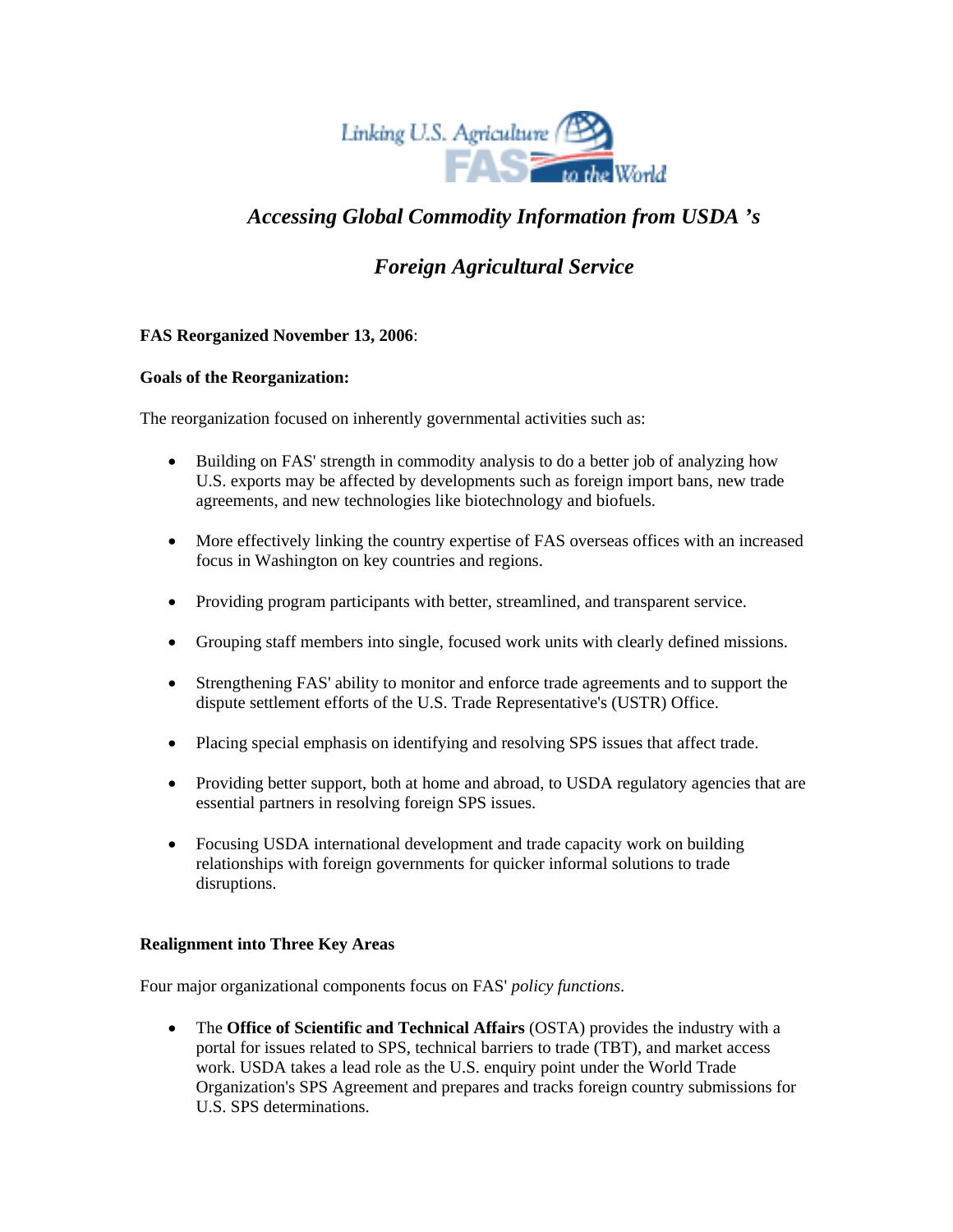- The **Office of Country and Regional Affairs** (OCRA) develops strategies to support bilateral negotiations and informal dispute settlement processes. OCRA analyzes agricultural, trade, macroeconomic, financial policies, and country positions on issues under negotiations. OCRA also prepares focused analysis on key countries and regions of the world and provides a strong link to the expertise of FAS' unique network of overseas offices.
- The **Office of Negotiations and Agreements (ONA)**, in consultation with USTR, develops trade policy and strategy for international trade negotiations. ONA monitors trade agreement compliance and provides support for dispute settlements. The group also helps coordinate USDA policy positions in international organizations.
- The **Office of Global Analysis** (OGA) focuses on cross-cutting analysis on programs, policies, and industry-wide issues to support USDA's trade agenda. OGA also manages FAS global production, supply, and demand data and analysis.

Two program areas concentrate on *trade capacity building and agricultural development* in developing nations and administer export and import programs.

- In keeping with the President's National Security Strategy, the **Office of Capacity Building and Development (OCBD)** carries out activities that are in line with U.S. international economic development goals. OCBD operates food aid programs and trade, science, and regulatory capacity building projects, including training and technical assistance programs, and supports USDA's post-conflict, post-disaster reconstruction efforts.
- The **Office of Trade Programs (OTP)** administers programs that support marketing efforts, especially those carried out by the U.S. private sector, including the Market Access Program, the Foreign Market Development Program, Technical Assistance for Specialty Crops, and the Quality Samples Program. OTP also administers the export credit guarantee and Dairy Export Incentive Programs. Import programs include those for sugar, dairy, and trade assistance.

Two areas focus on *operations*. The Office of Foreign Service Operations supports overseas Foreign Service staff, while the Office of Administrative Operations supports Washington headquarters staff.

The Office of the Administrator includes the Civil Rights Staff and the Offices of Legislative and Public Affairs.

For information on the reorganization and to determine contact points for all programs needs, visit the FAS website at [www.fas.usda.gov](http://www.fas.usda.gov/).

**Market intelligence** lies at the root of the Foreign Agricultural Service (FAS) effort to promote exports. FAS acquires data from satellite imagery, foreign statistics, and through its global network of offices in over 130 countries. FAS overseas offices produce nearly 3,000 market intelligence reports on a wide variety of subjects each year. In Washington, D.C., FAS' Office of Global Analysis (OGA) has the responsibility to analyze this information along with the World Agricultural Outlook Board, Economic Research Service and other USDA agencies, to publish short term world production, supply and demand (PS&D) estimates on a monthly basis. FAS commodity knowledge supports USDA on issues of market access, food aid, export credits, and technical assistance and provides a source of unbiased information for the market.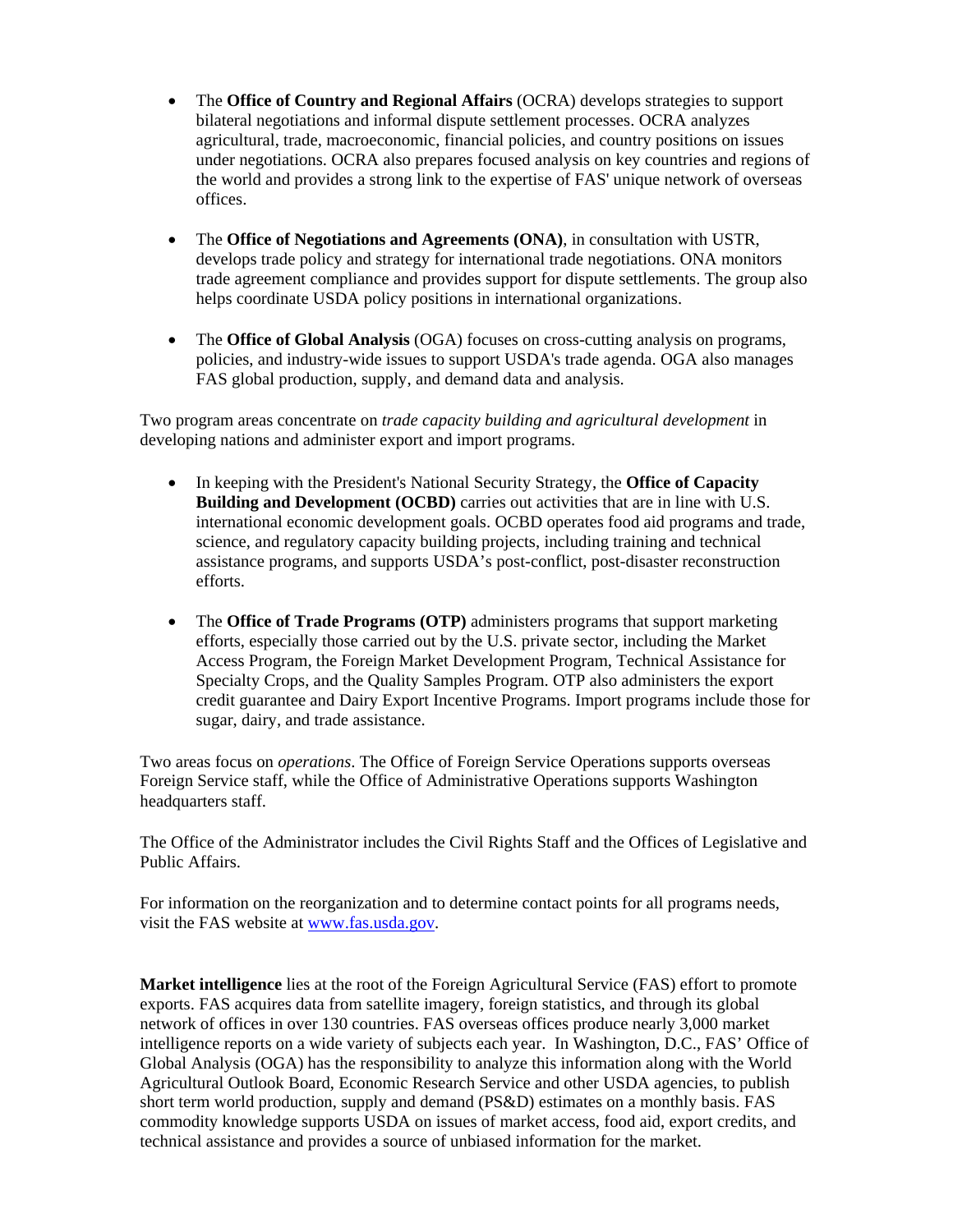#### **The FAS ON-Line and New Data Products:**

You can tap into the FAS information network of agricultural counselors, attachés, and trade officers stationed abroad, and analysts, marketing specialists, negotiators, and related specialist in Washington, D.C. through the Internet at: **http://www.fas.usda.gov**. Through this Web site, you can quickly go to specific commodity Web pages with analysis, data, and timely news items, often related to market access or competitive issues faced by U.S. exporters. The FAS website also provides a portal to the web page s of all FAS overseas offices. A Google powered web search has recently been added to FAS On-Line. In the past year there have been several major improvements to the Web site. **RSS Feed** for press releases - FAS is now providing an RSS (Really Simple Syndication) feed of its ten most-recent News Releases. Using the RSS reader of your choice, you'll always be up-to-date when FAS publishes breaking news. **Export Sales Query** System database provides weekly and historical USDA data on current U.S. export sales and shipments for certain grains, soybeans and products, wheat products, rice, flaxseed, linseed oil, cotton and cottonseed products, sunflower seed oil, beef, and cattle hides and skins. This new database allows users to search this data from January 1, 1999 to the present based on commodity and country of destination. Finally one year ago, FAS **expanded its Production Supply and Distribution (PS&D)** on-line database that provides information on agricultural commodities for the United States and other countries. Users are now able to create a personal PS&D user account that allows them to save their on-line custom queries. The custom query and display options were enhanced to include commodity codes, country codes, monthly data, market-year data and top the 10 countries for a specific commodity. New reports are available with analytical details of agricultural production trends. In addition, the reformatted database produces monthly reports beginning with July 2006 data as well as market year reports.

The major news about FAS online is that more and more people are coming to the FAS Web site to get the information FAS produces. In July 2007 we had an all-time high of some 44,000 visitors per week day with only 5 percent of them coming from inside FAS. Keep in mind that in the summer, we usually go down. By contrast, in July 2006 our average daily week-day visitors were about 27,000.

For addition information please contact **[info@fas.usda.gov](mailto:info@fas.usda.gov)**.

#### **U.S. Trade Internet System:**

USDA has a searchable, web-based U.S. export and import trade system with data for agricultural, fishery, and forestry products. This dynamic web-based system is designed to service frequent requests for trade data from farmers; industry associations; federal, congressional and state officials; university researchers; and journalists. The database is searchable at any level of the Harmonized Tariff Schedule of the United States. Since initial implementation, many userrequested features have been added to the application to provide increased flexibility and enhance system capability. Clicking on areas within the body of the report accesses some of these new features. Some features are activated from the toolbar across the bottom of the output. Find the US Trade Internet system at: **<http://www.fas.usda.gov/ustrade/>**. For additional information please contact **[USTHelp@fas.usda.gov](mailto:USTHelp@fas.usda.gov)**.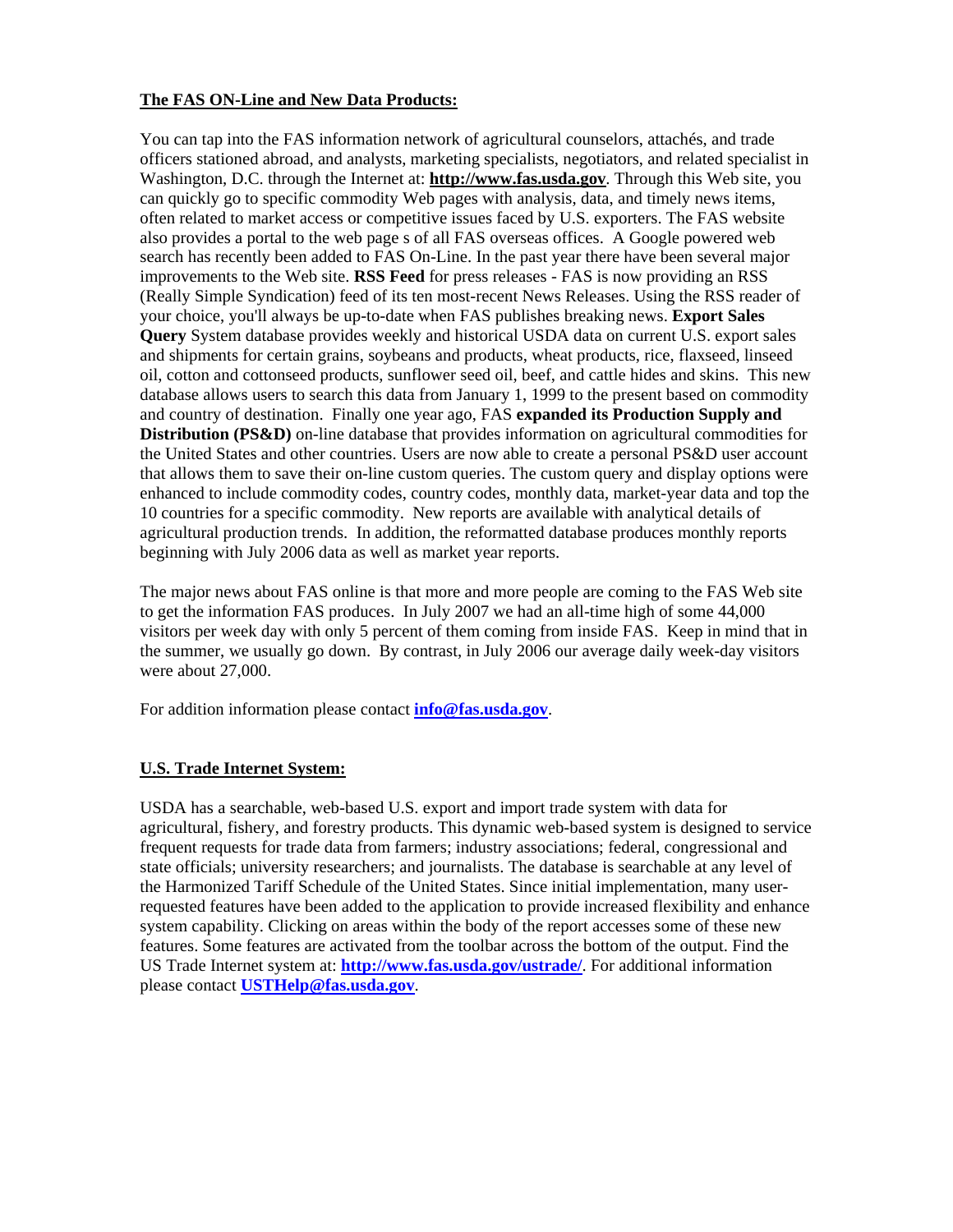#### **Development of a new US Trade System:**

The business requirements have been compiled for a new U.S. Trade System. System design and development are now beginning. The goal is to provide the means for system users to quickly and easily identify U.S. agricultural trade flows and trends through a simple and flexible web based interface using data visualization and better analytical tools. It will have all functionality of the current FAS Internet Trade system. Some of the envisioned enhancements include:

- AD-Hoc Reporting (match current system)
- Data Visualization (Charts, Maps)
- Data Analysis (Drilldown, Color Coding)
- Enhanced Data Downloads
- Enhanced Output formats
- Addition of Census Units of Measures and real time modification
- Improved methods to save selections
- Inclusion of U.S. state trade data
- Inclusion of custom district trade data
- Inclusion of Pre-1989 data

# **USDA FAS PS&D Online:**

FAS released a new enhanced World Agricultural Production Supply and Distribution On-line (PS&D On-line) application on August 31, 2006. The new application retains all of the ease-ofuse and functionality of the old version, while incorporating powerful and exciting new features. FAS has improved its data release process so that in most cases WASDE data is now released at 9am. The new PS&D On-line system enhancements include:

- $\triangleright$  Query
	- o The ability to create a personal PS&D user account and save queries for future use
	- o The ability to include commodity, country, and attribute codes
	- o The ability to seamlessly query across commodities and attributes
	- o A top countries option
	- o The ability to view previous month data for the current year
	- o The ability to include month and year changes
	- o A "file format" option that places information in every cell (Excel users should use this function to replace downloadable datasets)
- ¾ Reports
	- o New online reports that provide additional detail of the global agricultural situation
	- o Links to Current World Production, Market and Trade Reports (circulars)
- $\triangleright$  Downloadable Data Sets
	- o Revamped and consolidated downloadable data files
	- o Addition of attribute and unit codes to allow easier linking across commodities
	- o Archive of these monthly sets will be available soon
	- o NOTE: These files are now too large to open in excel (Excel users should use this function to replace downloadable datasets)
- ¾ Other
	- o A yearly release schedule allows users to pre-plan data availability.
	- o New Attributes:
		- Yield for grains, oilseeds and cotton
		- Food Seed and Industrial Consumption Grains
		- Soybean Meal Equivalent (SME) Protein Meals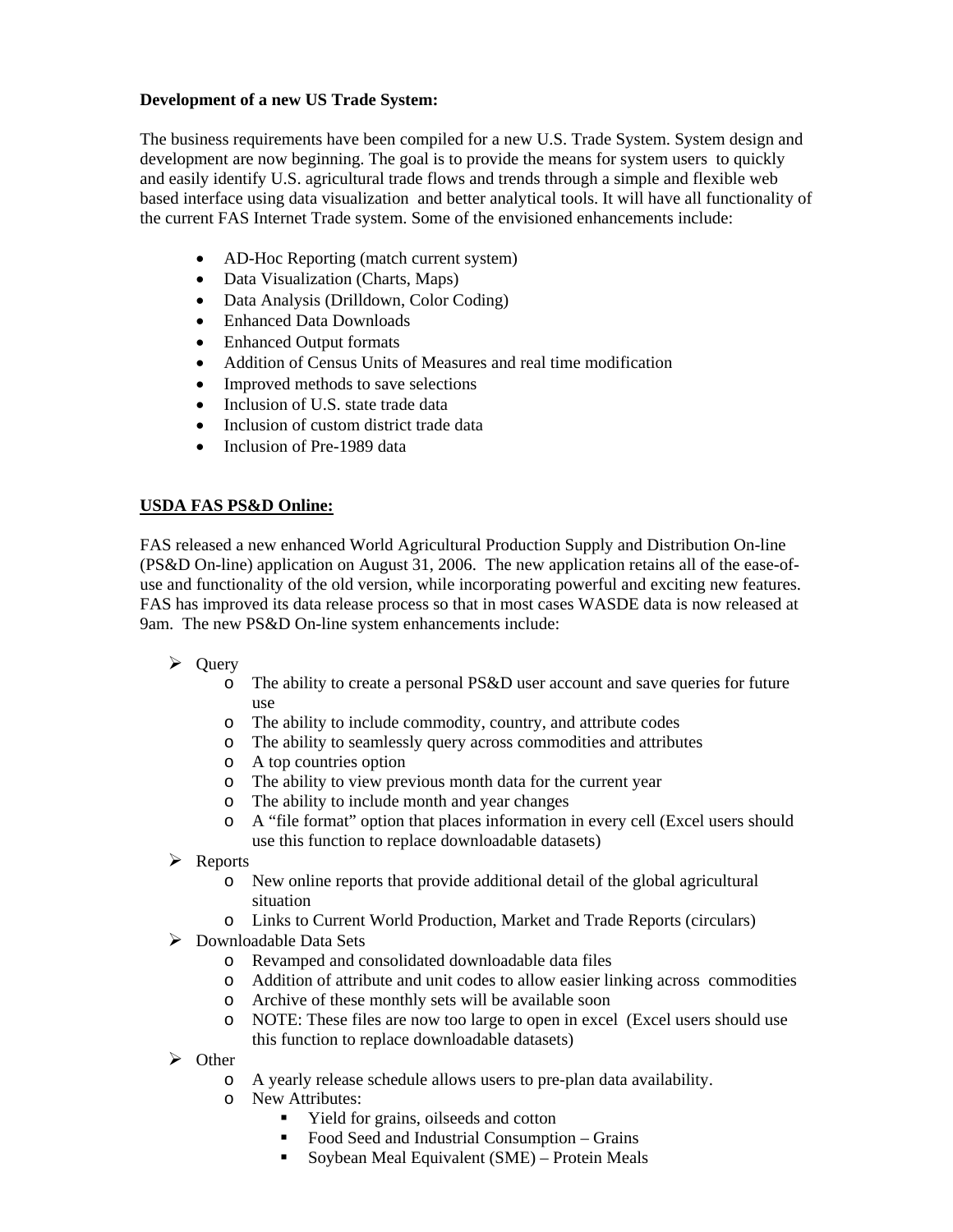$\blacksquare$  Stocks-to-Use – Cotton

o Country regions that match U.S. Trade online definitions

We invite you to explore the new PS&D online at **http://www.fas.usda.gov/psdonline** For additional information please e-mail FAS at **[psdonline@fas.usda.gov](mailto:psdonline@fas.usda.gov).**

# **USDA's** *Crop Explorer***:**

USDA's *Crop Explorer* Web site (**<http://www.pecad.fas.usda.gov/cropexplorer>**) provides customers with timely and accurate crop condition information on a global scale unavailable from any other source. Crop Explorer is a primary source of agricultural market intelligence for decision makers. Every 10 days, more than 2,000 maps and 33,000 charts are updated on the Crop Explorer Web site. A partnership with the National Aeronautics and Space Administration (NASA) links satellite imagery and lake level estimates. Satellite imagery is posted to Crop Explorer twice a day. More information can now be found from Crop Explorer including links to:

- Commodity Explorer Crop View Commodity Search Tool
- Geographic Search MetaCarta
- Global Crop Production Analysis FAS ([http://www.pecad.fas.usda.gov\)](http://www.pecad.fas.usda.gov/)
- Global Reservoirs/Lakes NASA/TOPEX
- MPA Accumulated Rainfall TRMM Multi-Satellite Precipitation Analysis
- Photo Gallery Digital Photos on the Ground by Region, Country and Crop
- RSS News Feeds—Headlines, Archives, and World Agricultural Production
- Satellite Imagery Gallery NASA/MODIS

## **World Production, Market and Trade Reports:**

The *World Market and Trade Reports* provide the latest analysis and data on a number of agricultural commodities, outlining the current supply, demand and trade estimates for the United States and many major foreign countries. FAS releases monthly updates for cotton, grain, oilseeds, fruits and vegetables, and world agricultural production and biannual updates on meat and dairy products. Field crop publications are released on the business day following release of the World Agricultural Supply and Demand Estimates (WASDE). Horticultural publications as well as coffee and sugar estimates, are published at twice a year. Find FAS' current commodity information at **<http://www.fas.usda.gov/psdonline/psdDataPublications.aspx>**.

## **Global Agricultural Information Network (GAIN) (Attaché Reports):**

The GAIN system is a searchable online archive of all field reports submitted by FAS overseas offices. GAIN covers all major crop and livestock products and provides timely information to U.S. exporters and to commodity analysts who use field data to aid USDA in determining global production, supply, and demand estimates. In addition to traditional commodity reporting, GAIN also includes reports on high value foods, fishery and forestry products, trade policy monitoring, and sector reports on food processors and the hotel and restaurant industry abroad. In recent years, FAS has added new annual reports on Biotechnology regulations by country, Export Certificate requirements by country, and Biofuels. The foreign-based staff of FAS submits about 3,000 reports each year.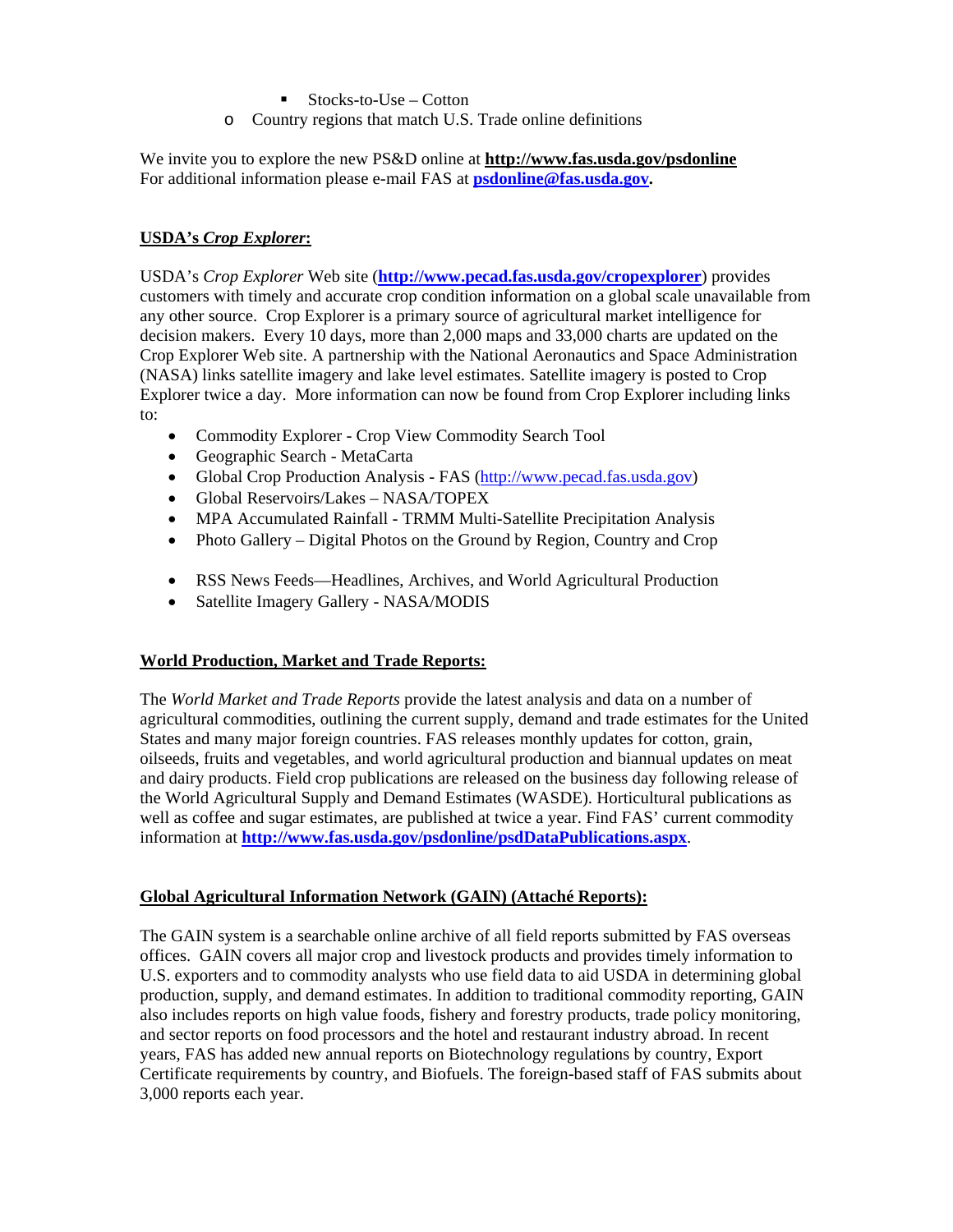The GAIN system is currently being redesigned to update the technology platform of the system, and to provide an increased emphasis on real-time reporting. The GAIN search engine may be accessed at: **http://www.fas.usda.gov/scriptsw/AttacheRep/default.asp** 

The public can register to subscribe to daily or weekly summaries of new releases. Users can receive reports on specific countries and/or commodities on the FAS website at: **http://www.fas.usda.gov/scriptsw/faspush/default.asp.** For additional information please email FAS at: Reports.Officer@fas.usda.gov

#### **FAS Worldwide Magazine:**

FAS Worldwide, which debuted in March 2005, is an online magazine from USDA's Foreign Agricultural Service. It is designed to cover the full spectrum of the Agency's responsibilities and activities. This electronic publication provides comprehensive information about the multiple goals and activities of FAS in a flexible, user-friendly format. This online publication supersedes AgExporter, the monthly print magazine published by FAS through December 2004. The current issues include articles about Market and Trade Data such as "France Still Offers Opportunities for U.S. Food and Agricultural Products", or "[Sales of Premium Products to EU Drive Record U.S.](http://www.fas.usda.gov/info/fasworldwide/2007/03-2007/EUSeafood.htm)  [Seafood Exports](http://www.fas.usda.gov/info/fasworldwide/2007/03-2007/EUSeafood.htm)". These and past issues are located at **<http://www.fas.usda.gov/>**

#### **Export Sales Reporting:**

Weekly export sales reports serve as a timely early warning system on the possible impact of agricultural sales on U.S. supplies and prices. The Export Sales data is released each week and is the aggregate of exporter's previous week's sales and exports of reportable commodities. The data can be used, for example, to assess the level of export demand, to determine where markets exist, and to assess the relative position of different commodities in those markets. This monitoring system provides a constant stream of up-to-date information on the quantity of U.S. agricultural commodities sold abroad.

While the Export Sales Reporting Program has been in existence for over 35 years, we are continually working to improve the information flow to the public. One of the latest developments is the on-line Export Sales Query System. The latest Export Sales data will be available through the Query System with historical data being available back to January 1, 1999. A key feature of the query system is a graphics package that tracks the current week's exports by commodity and country and compares this to the year prior and a 5-year average. The full U.S. Export Sales report is published every Thursday at 8:30 am eastern time and can be found at: **http://www.fas.usda.gov/export-sales/esrd1.html.** For additional information please e-mail: [esr@fas.usda.gov.](mailto:esr@fas.usda.gov)

*If you have comments on the information above, please contact Tim Rocke OGA/ISA - Industry And Sector Analysis Division Director, FAS at (202) 690-0292 or Tim.Rocke@fas.usda,gov.*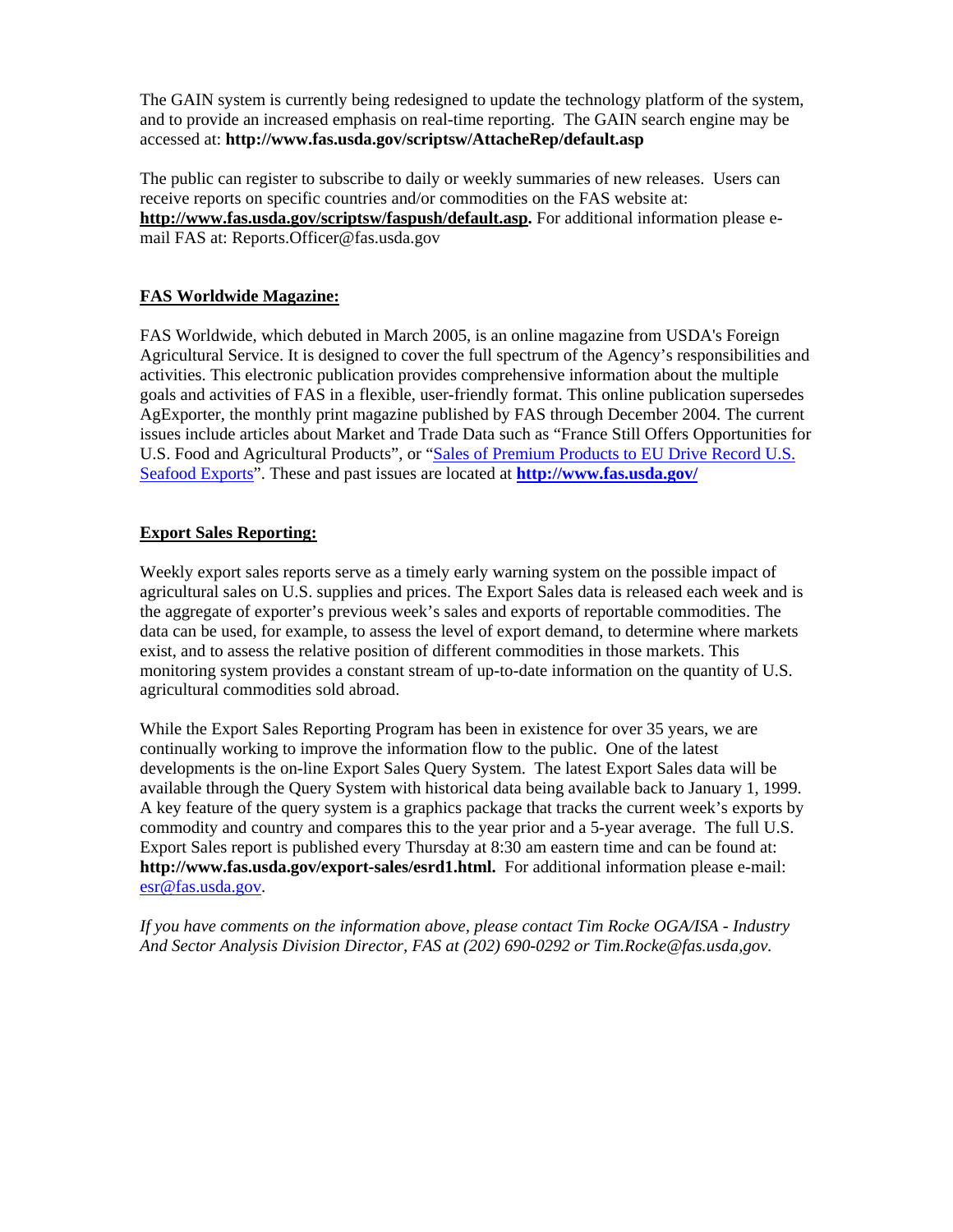

# **NASS Mission Statement: To provide timely, accurate, and useful statistics in service to U.S. Agriculture**

# **Crops**

A new weekly report, *Peanut Prices*, was issued starting on October 13, 2006. This report includes the weekly price received by farmers for each type of farmer stock peanut (Runners, Spanish, Valencia, and Virginia) along with the quantity marketed. Data for the prior four weeks are also included.

A special corn objective yield report, *Corn Objective Yield Survey Data, 1992-2006,* was issued on May 18, 2007. This report provides information on the types of data collected from the corn objective yield surveys and how they relate to the Agricultural Statistics Board yield estimates. This information was provided to data users to aid in understanding the corn objective yield program and to provide a historical perspective of the changes that have occurred in the objective yield data over the last 15 years.

A special soybean objective yield report, *Soybean Objective Yield Survey Data, 1992-2006,* was issued on July 27, 2007. This report provides information on the types of data collected from the soybean objective yield surveys and how they relate to the Agricultural Statistics Board yield estimates. The information was provided to data users to aid in understanding the soybean objective yield program and to provide a historical perspective of the changes that have occurred in the objective yield data over the last 15 years.

State and U.S. level market year average prices for canola, rapeseed, mustard seed, safflower, and proso millet were published in the November *Agricultural Prices* report. Prior to this year, these prices were not published until the *Crop Values* report was released in February.

Colorado and Kansas were added to the canola estimation program and were published as part of the combined Other States total in the *Crop Production 2006 Summary* report.

In July 2007, NASS began estimating percent of acreage planted to yellow type potatoes. Historically, yellow potatoes have been included with white potatoes. However, white potatoes yield differently and are utilized differently than yellow potatoes, and yellow type potatoes have been an increasing portion of the potato crop over the past few years.

Beginning with the 2007 crop, winter potatoes were combined with spring potatoes in Florida. Florida's winter potato crop continues to decrease in acres and number of growers. Growers in Dade County, which was Florida's major winter potato county, no longer produce potatoes. Winter potato shipments for the previous two years had less than three percent of Florida's total sales.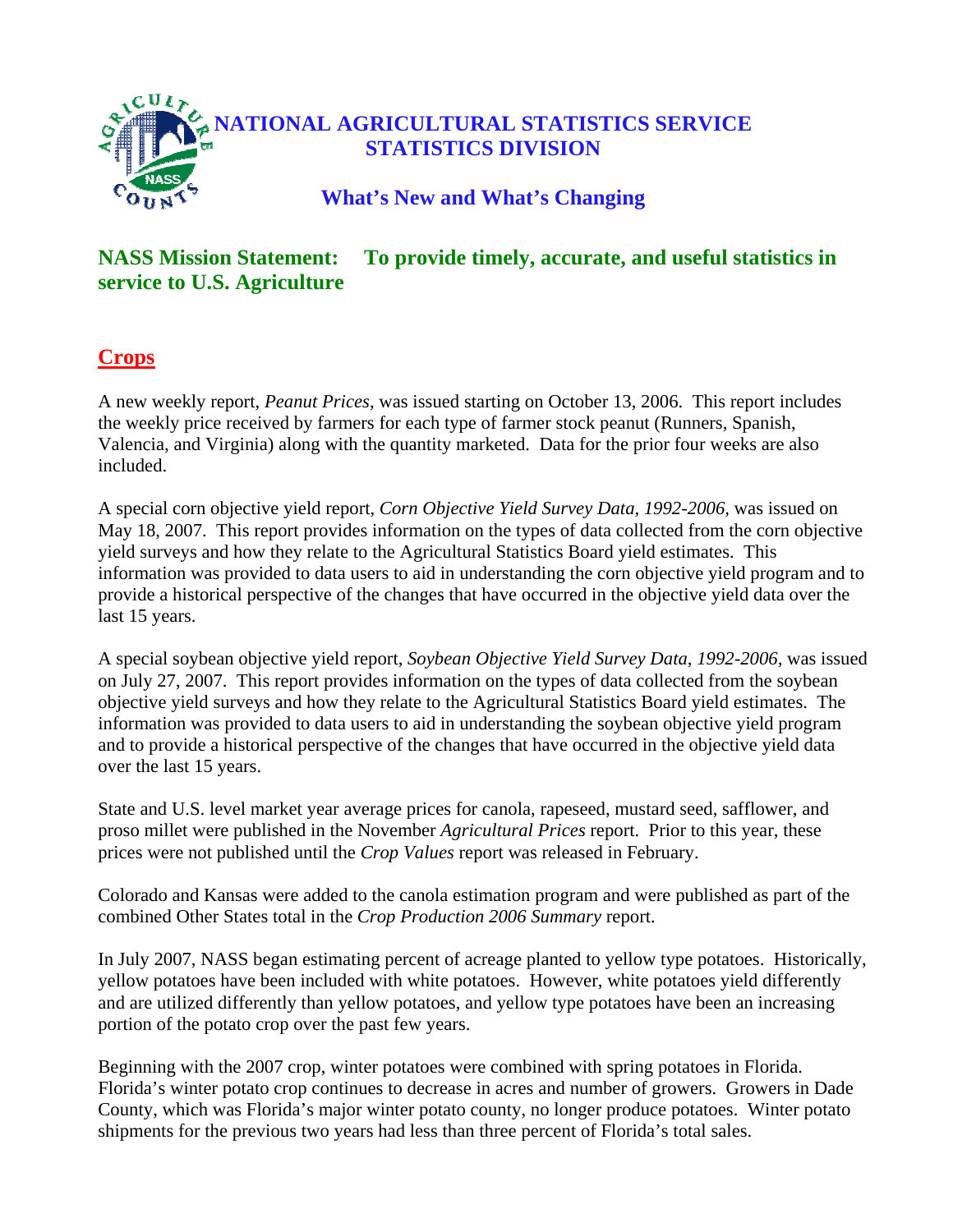Beginning in 2007, the percent of major varieties planted for fall potatoes was published in the September *Crop Production* report. Previously, this information was not available until the November *Crop Production* report.

Beginning in March 2007, the *Prospective Plantings* report now includes planting intentions for dry edible peas, chickpeas, Austrian winter peas, and lentils. Previously, the first planted acreage estimates for these crops were not published until the June *Acreage* report.

Beginning in 2007, Mississippi was added to the blueberry estimation program.

In 2007, NASS began estimating and publishing acreage, yield, production, price, and value for Scotch and Native varieties of spearmint in Washington.

Beginning in January 2008, NASS will discontinue estimating and publishing equivalent on-tree returns for fresh peaches in the January *Noncitrus Fruits and Nuts* report. Beginning in January 2008, NASS will publish fresh and processed peach estimates for quantity, price, and value.

Beginning with the 2007 crop year, Florida was dropped from the tobacco estimation program. Florida accounted for less than 1 percent of the U.S. acreage.

Beginning in 2007, the number of States included in the annual Floriculture program was reduced from 36 to 15.

# **Livestock**

A special report, *Overview of the U.S. Sheep and Goat Industry*, was issued September 28, 2007. This report covers a graphic historical look at sheep and goat supplies in the United States for the last 25 years. Historical data on the inventory, operations, sheep, lamb, and wool prices as well as inventories of angora, milk, and meat goats and data on mohair price and production were presented.

A new report, *Ethanol Co-Products Used for Livestock Feed*, was issued June 29, 2007. This report was a joint effort between NASS and the Nebraska Corn Board involving 12 Midwestern States. The report highlights the use of co-products among dairy, cattle on feed, and beef cow operations as well as hog producers. The study also identifies the concerns and barriers that prevented producers from using co-products.

Two new data series, net poults placed and eggs hatched, were added to the monthly *Turkey Hatchery* released in April. Net poults placed replaced the poults placed data series to capture the impact of international trade on the turkey industry. The previous poults placed data series will remain accessible on the Quick Stats web site for analysis purposes, but will no longer be updated. The new data series, net poults, can be found on Quick Stats.

A reliability table was added to the August *Turkey Hatchery* and the August *Turkeys Raised* releases. The reliability tables show how well an estimator of interest performs in estimation. Ten years of data are used to calculate the "Root Mean Square Error" percent that compares the first estimate to the final estimate.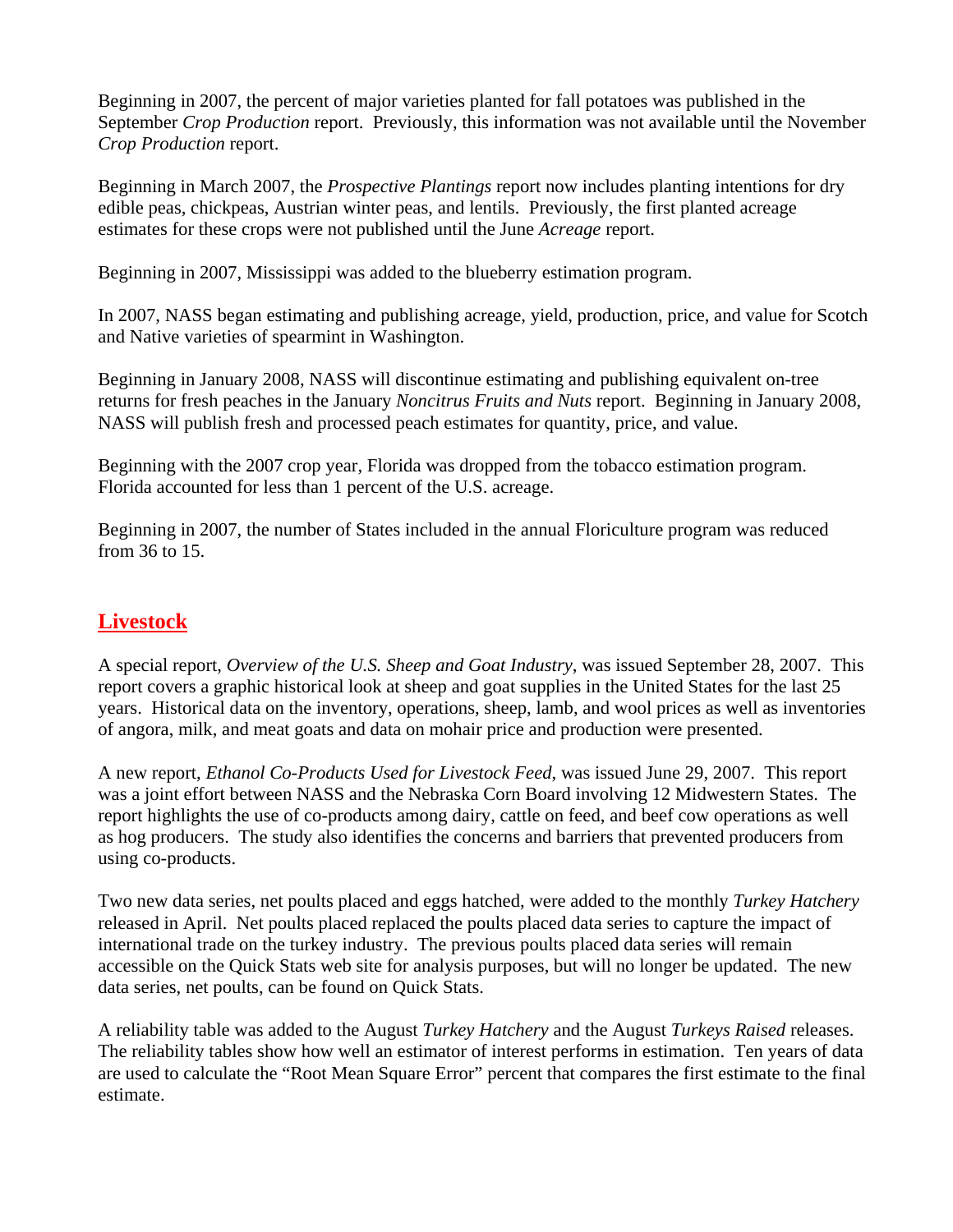The monthly *Dairy Products* report released in March 2007, contained new cumulative U.S. level tables for lactose (human and animal) and total whey protein concentrate. The table containing ice cream, nonfat, and hard was discontinued. The two new tables continue in subsequent monthly Dairy Products releases.

Beginning with the annual *Dairy Products 2006 Summary* released in April 2007, State level tables for ice cream, regular, total; ice cream, lowfat, hard; and ice cream, lowfat, soft; were discontinued due to confidentiality concerns and data quality issues at the State level. U.S. level estimates are still provided in the Frozen Product tables of this publication.

The monthly *Cold Storage* report released in January 2007 contained modifications to the publication to reduce respondent burden. The following items at the US and regional level were discontinued: other shelled nuts, other in-shell nuts, canned hams, other canned meat, miscellaneous cooler items, and miscellaneous freezer items. Regional publication of pork ribs, pork trimmings, and other pork were discontinued. Consolidation of publication regions occurred for pecans and chicken.

An interim final rule was published in the Federal Register on July 3, 2007 (72 FR 36341), that establishes a Dairy Product Mandatory Reporting Program as required by law. The rule was effective on August 2, 2007. This program will be carried out by NASS and the Agricultural Marketing Service (AMS). Beginning with week ending July 7, 2007, all weekly *Dairy Product Prices* data reported to NASS are subject to verification by AMS.

# **Environmental, Economics and Demographics**

A new U.S. monthly price series was started for canola in the August *Agricultural Prices* report. This series also includes prices each month for Minnesota and North Dakota. Previously, only Market Year Average prices were available from NASS. Canola prices will be used in the calculation of the monthly All Farm Products received index beginning in 2008.

The NASS Quick Stats database available to the public contains the most current month prices paid and received index values. Previously, index revisions were calculated quarterly (January, April, July, and October). The new process allows the public to obtain the most current index values even though not published in a NASS *Agricultural Prices* release.

The *2007 Agricultural Prices Summary* will be released to coincide with July monthly *Agricultural Prices* release. Both reports contain some of the same data, so releasing them on the same day will reduce confusion for data users.

The 2007 January Labor Survey was not conducted due to budget constraints. However, the All Hired, Field & Livestock, and Field annual average wages and number of workers will be published in November for the Regions and U.S., as in the past. State level wages will not be published.

The *Agricultural Chemical Usage 2007 Restricted Use Summary* will be released on May 21, 2008, in conjunction with the *Agricultural Chemical Usage 2007 Field Crops Summary*.

The *Agricultural Chemical Usage 2007 Postharvest Applications Summary* will not be published in March 2008 as planned since the Postharvest Applications survey was not conducted. The Postharvest Applications survey will also not be conducted in 2008.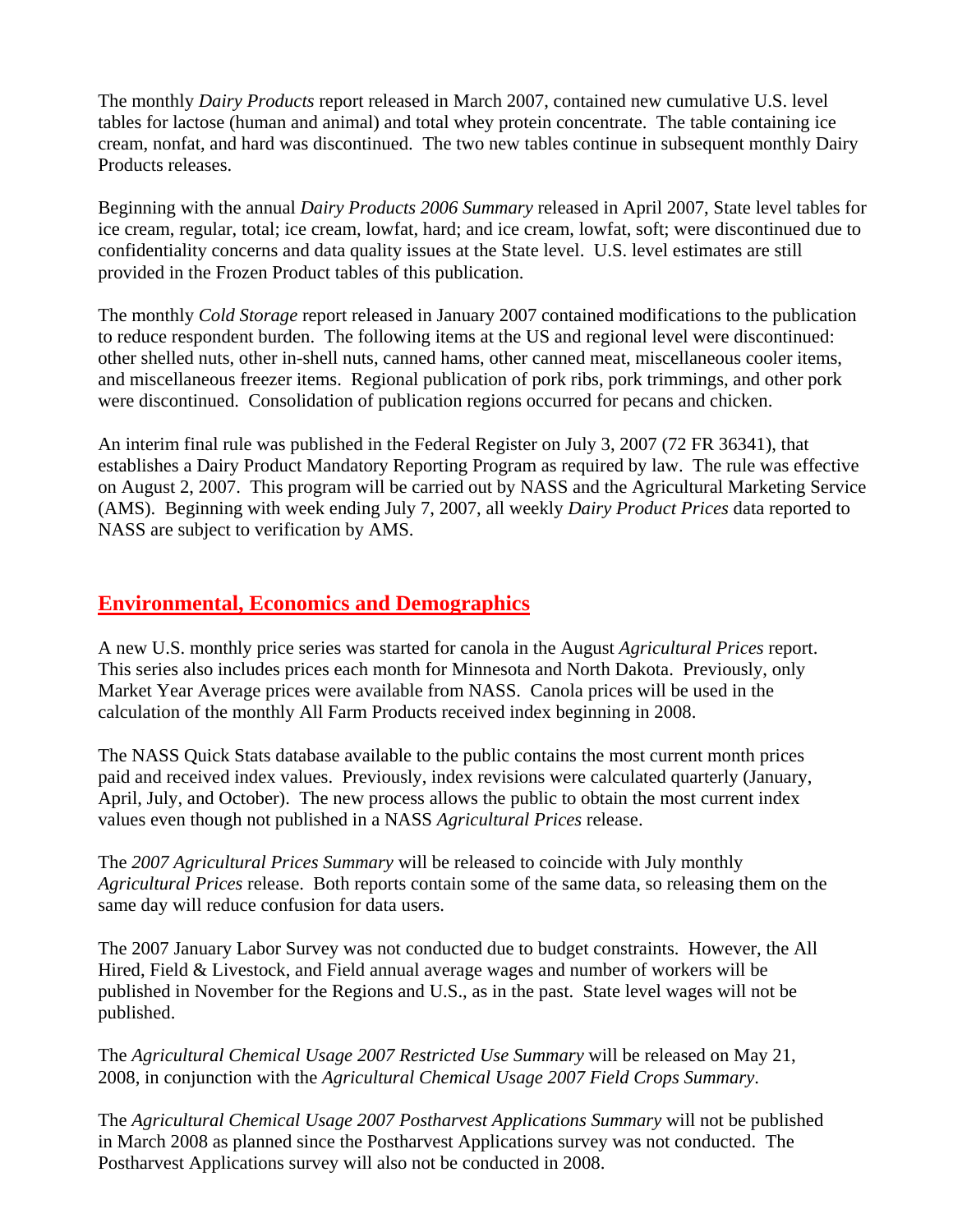The *Agricultural Chemical Usage 2007 Fruit Summary* scheduled for July 30, 2008, will not be published since the 2007 Fruit Chemical Usage survey was not conducted in 2007. Apples and organic apples are commodities of interest on the Agricultural Resource Management Survey (ARMS) Phase II. These data will be included in the *Agricultural Chemical Usage 2007 Field Crops Summary* on May 21, 2008.

An *Agricultural Chemical Usage 2008 Fruit Summary* will not be published. The 2008 Fruit Chemical Usage survey will not be conducted in 2008.

There will be no *Agricultural Chemical Usage 2008 Field Crops Summary* published. The 2008 ARMS Phase II Chemical Usage data will not be collected.

The *Agricultural Chemical Usage 2008 Restricted Use Summary* will not be published due to no chemical usage surveys being conducted.

# **2007 Census of Agriculture**

NASS will mail out Census forms on December 28, 2007 to collect data for the 2007 calendar year. Completed forms are due by February 4, 2008. Producers can return their forms by mail or, for the first time, they have the convenient option of filling out the Census online via a secure web site. Information from the Census will be available in February 2009.

In preparation for the 2007 Census of Agriculture, NASS is undertaking the most comprehensive public outreach campaign in its history. Marketing efforts are aimed at educating producers about the importance of their participation, with a special focus on outreach to small, minority, limited-resource, and non-traditional farmers and ranchers – those who may not have been counted completely in the past. Components of the 2007 Census communications campaign include:

- $\triangleright$  Partnerships with community-based organizations (CBOs), producer groups, agribusinesses, and sister USDA agencies;
- $\triangleright$  Participation in a wide variety of farm-oriented trade shows and conventions;
- <sup>¾</sup> Proactive media relations aimed at securing articles, editorials and other "free" coverage by key publications and broadcast outlets;
- <sup>¾</sup> Paid advertising in selected publications and on selected radio networks in areas with high concentrations of minority and limited-resource farmers;
- <sup>¾</sup> Public service (donated) advertising, both print and broadcast;
- <sup>¾</sup> Point-of-purchase displays (counter stands, tent cards and other materials) at retailers, elevators, banks, local USDA service centers, and other places where farmers conduct business; and
- $\triangleright$  Creation of a dedicated Census website [www.agcensus.usda.gov](http://www.agcensus.usda.gov/).

# **NASS INTERNET SITE**

In December 2005, the National Agricultural Statistics Service (NASS) launched it's newly redesigned web site at [www.nass.usda.gov.](http://www.nass.usda.gov./)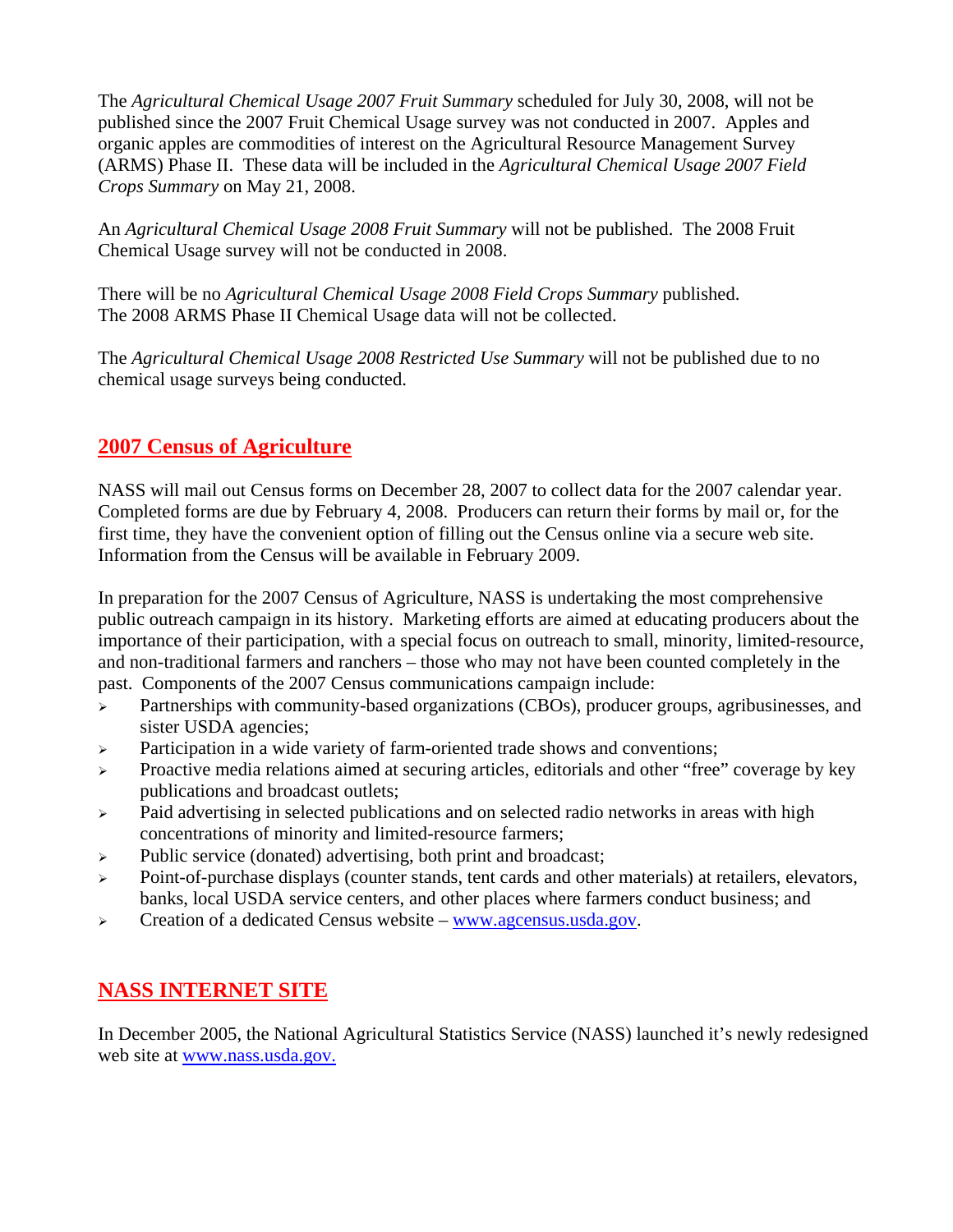The site continues to provide comprehensive statistical data on every facet of U.S. Agriculture. The Quick Stats Agricultural Statistics Database offers the ability to search for data by commodity, State(s), and year(s). National, State, and county level data can then be downloaded for easy use in a database or spreadsheet. Technological enhancements include a new Google-powered search engine, a Scalable Vector Graphic (SVG) interactive mapping application, and Rich Site Summary (RSS) news feeds. Data users are encouraged to bookmark the site and visit it often, as it will be frequently updated with new information.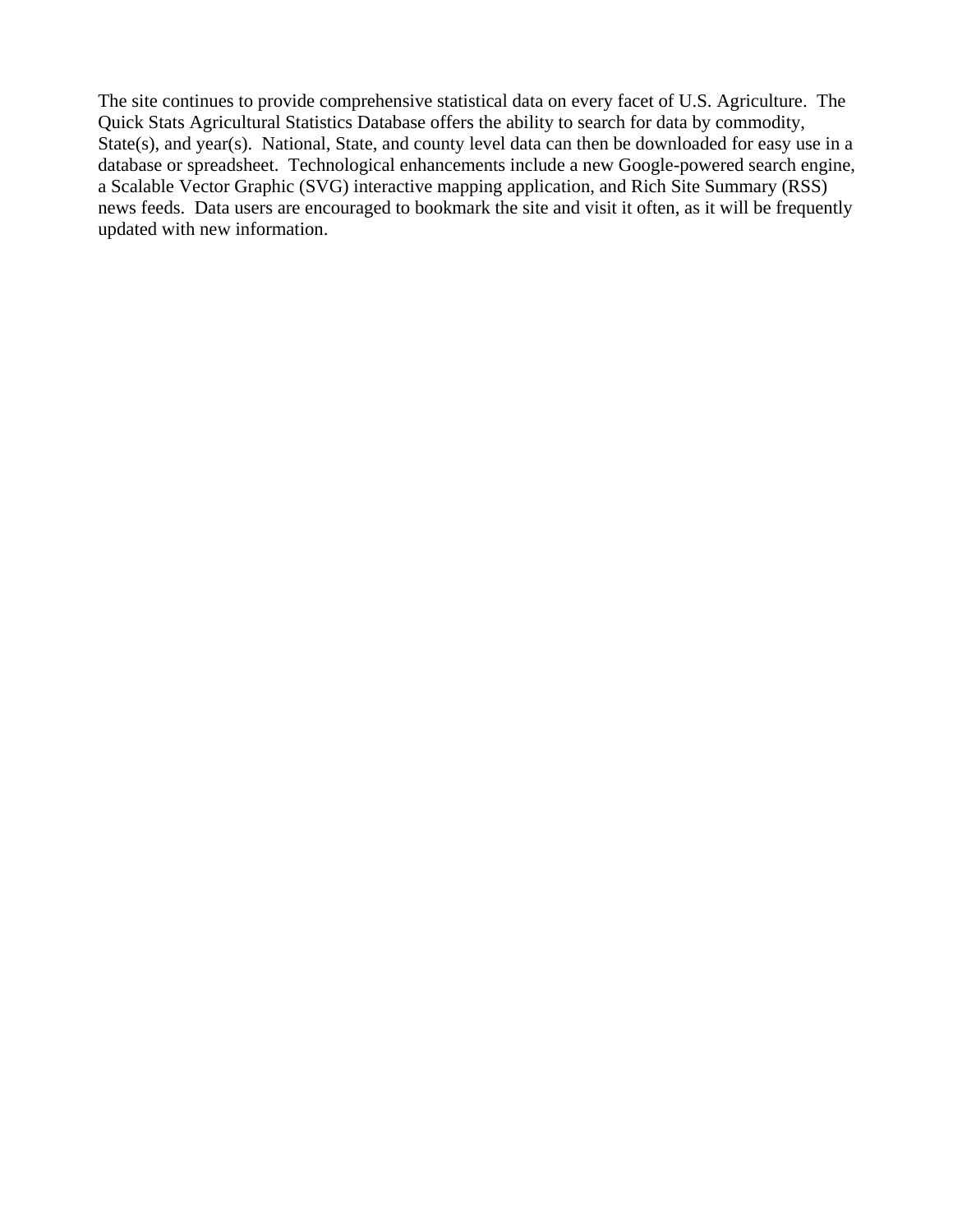

# **World Agricultural Outlook Board (WAOB) Office of the Chief Economist (OCE), USDA**

Comments about World Agricultural Outlook Board programs may be directed to Gerald A. Bange, Chairperson, WAOB, Mail Stop 3812, South Building, USDA, Washington, D.C. 20250- 3812; (202) 720-6030; gbange@oce.usda.gov.

# **World Board Update**

**Report Usage Grows.** During the past year, WAOB issued 12 monthly *World Agricultural Supply and Demand Estimates* (*WASDE*) reports, as scheduled; and delivered 52 weekly *Weather and Economics Briefing* reports to the Secretary and top staff. Interagency Commodity Estimates Committees (ICECs), chaired by WAOB senior economists, cleared all USDA economic outlook reports to assure consistency with official USDA estimates.

The *WASDE* report is among USDA's most widely viewed reports. From October 2006 to August 2007, the *WASDE* was accessed 14,046 times on average per month on the USDA Web site. Also, the *WASDE* report has 6,991 subscribers on the USDA-Cornell site, which is operated by Cornell through a partnership relationship with USDA.

WAOB staff prepared numerous special economic reports and weather assessments for the Secretary and Chief Economist. For example, WAOB analyzed the impact of the rapid growth of corn use for ethanol production on grain, livestock, and dairy markets; estimated probable crop losses associated with a severe freeze on California's citrus industry; and, analyzed the probable impact of genetically modified rice on U.S. exports and prices. WAOB reviews and approves USDA's estimates of corn use for ethanol production and monitors ethanol production capacity in the U.S., including plant expansion and new plants under construction. Also, WAOB continued to monitor and project the market impact of trade restrictions on U.S. beef products to Japan and South Korea.

# **Foreign Information Exchange.**

- World Board Chairman Gerald Bange traveled to China to speak at the National Grains & Oilseeds Conference in July 2007. This was his eighth trip to China where he's traveled to encourage greater exchange of data and statistical methodology in the effort to refine the sharing of global information sources.
- USDA-WAOB Chief Meteorologist, Ray Motha, and Keith Menzie, Oilseeds Analyst, traveled to India late October-early November 2006. Motha was finishing his second term as president of the World Meteorological Organization's Commission for Agricultural Meteorology. Menzie spoke to the Commission on how weather data are used to help determine global supply and demand estimates and the tools used to produce the analysis. Menzie also traveled throughout India meeting producers, oilseed processors, and government officials.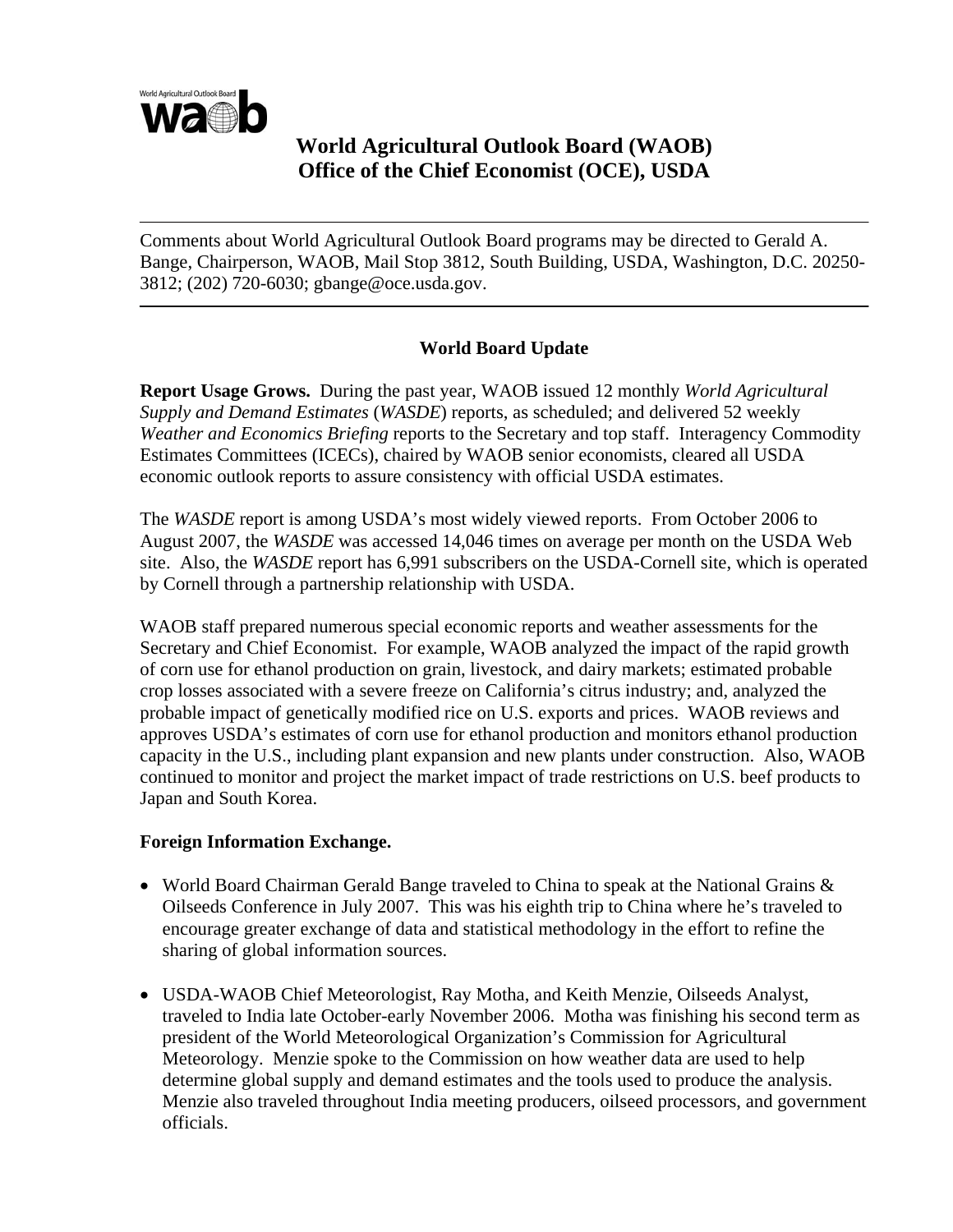- David Stallings, WAOB Senior Economist, traveled to Argentina in late May to speak about the USDA agricultural projections report at "Agrotendencias 2007," a conference sponsored by private-sector grain handlers and processors.
- Shayle Shagam, Livestock, Dairy & Poultry Analyst, traveled to Argentina and Uruguay in March 2007, to learn about production and markets and also exchange information about U.S. livestock systems. Shagam met with U.S. embassy officials, Argentine trade officers, producers, butchers, and also visited slaughter houses, markets, and feedlots.
- Carol Skelly, Cotton Analyst, attended the China International Cotton Conference in Urumqui, China, and followed up with travel to Beijing. She met with a number of high-level Chinese government and industry officials to exchange views about the sources of discrepancies in the China cotton balance sheet. China is the world's largest cotton producer, consumer, and importer. Following these meetings, USDA departed from its long-standing policy and raised its cotton production estimate for China (2004 through 2006 crops) above the level indicated by the China National Bureau of Statistics.
- Jerry Norton, Grains Analyst, traveled to Brussels, Belgium, in late September to speak on the impact of biofuels on world commodity markets at an Agra Informa conference. Norton presented an overview of the policy and market environment contributing to the ongoing expansion in ethanol and biodiesel production in the United States and discussed how that expansion is affecting U.S. grain and oilseed supplies and use.
- In September, Keith Menzie and Mark Brusberg, Agricultural Meteorologist, traveled to Brasilia, Brazil, to meet with the agricultural department's government meteorologists and crop analysts. They discussed potential data-sharing arrangements to enhance WAOB's meteorological analysis and crop estimation procedures.
- WAOB also hosted visitors from Argentina, Mexico, Brazil, Australia, and Russia.

**Weather Monitoring.** The Joint Agricultural Weather Facility (JAWF), managed by WAOB and staffed by WAOB and National Weather Service personnel, issued daily national agricultural weather summaries and, in cooperation with the National Agricultural Statistics Service, published 52 issues of the *Weekly Weather and Crop Bulletin (WWCB)*. On a rotational basis, WAOB prepared issues of the weekly *U.S. Drought Monitor*, produced jointly with the National Weather Service and the National Drought Mitigation Center in Nebraska. WAOB's JAWF also prepared numerous early warnings and assessments of significant weather events that affected agriculture. The meteorologists routinely describe projected storm tracks, wind speeds, and rainfall, and use GIS to delineate crop areas and project probable crop losses.

From October 2006 to August 2007, the *WWCB* was accessed 20,065 times per month; and the *Morning Weather Summary* was accessed 4,259 times per month. WAOB's *Climatic Profiles* publication was accessed 29,087 times per month.

**USDA's Annual Agricultural Outlook Forum.** The 2007 Agricultural Outlook Forum, organized by WAOB, attracted a record 1,865 attendees and wide press coverage. The 2007 Forum featured Secretary Mike Johanns and leading CEOs focusing on the impact of bioenergy on agriculture. The program featured in-depth and timely sessions on the major issues, including the U.S. Farm Bill, affecting the agricultural sector. Publication of the 10-year baseline projections just prior to the Forum provided critical strategic planning information for firms in agriculture,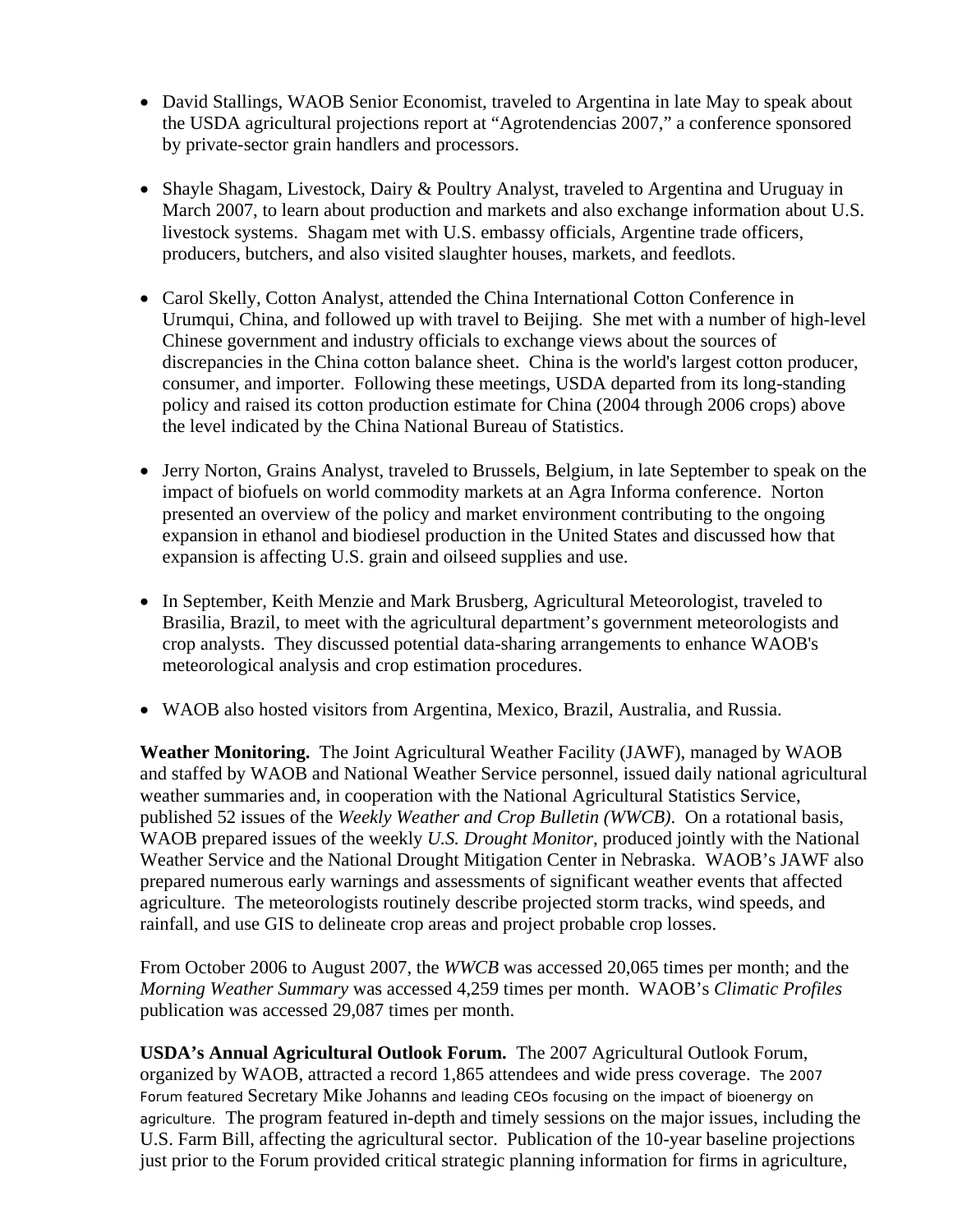food, and fiber industries. In association with the 2007 Agricultural Outlook Forum, WAOB initiated the Student Diversity Program for the purpose of increasing the diversity of agricultural professionals. Sponsors funded Forum attendance for 11 students from Land-Grant Colleges and Universities. **The 2008 Forum will be held February 21-22 in Arlington, Virginia.** More information is available at: [www.usda.gov/oce/forum](http://www.usda.gov/oce/forum) or contact Brenda Chapin at (202) 720 5447 or email [bchapin@oce.usda.gov](mailto:bchapin@oce.usda.gov).

# **Web Sites:**

Office of the Chief Economist: [www.usda.gov/oce/](http://www.usda.gov/oce/)  World Agricultural Outlook Board:<http://www.usda.gov/oce/commodity/wasde/index.htm>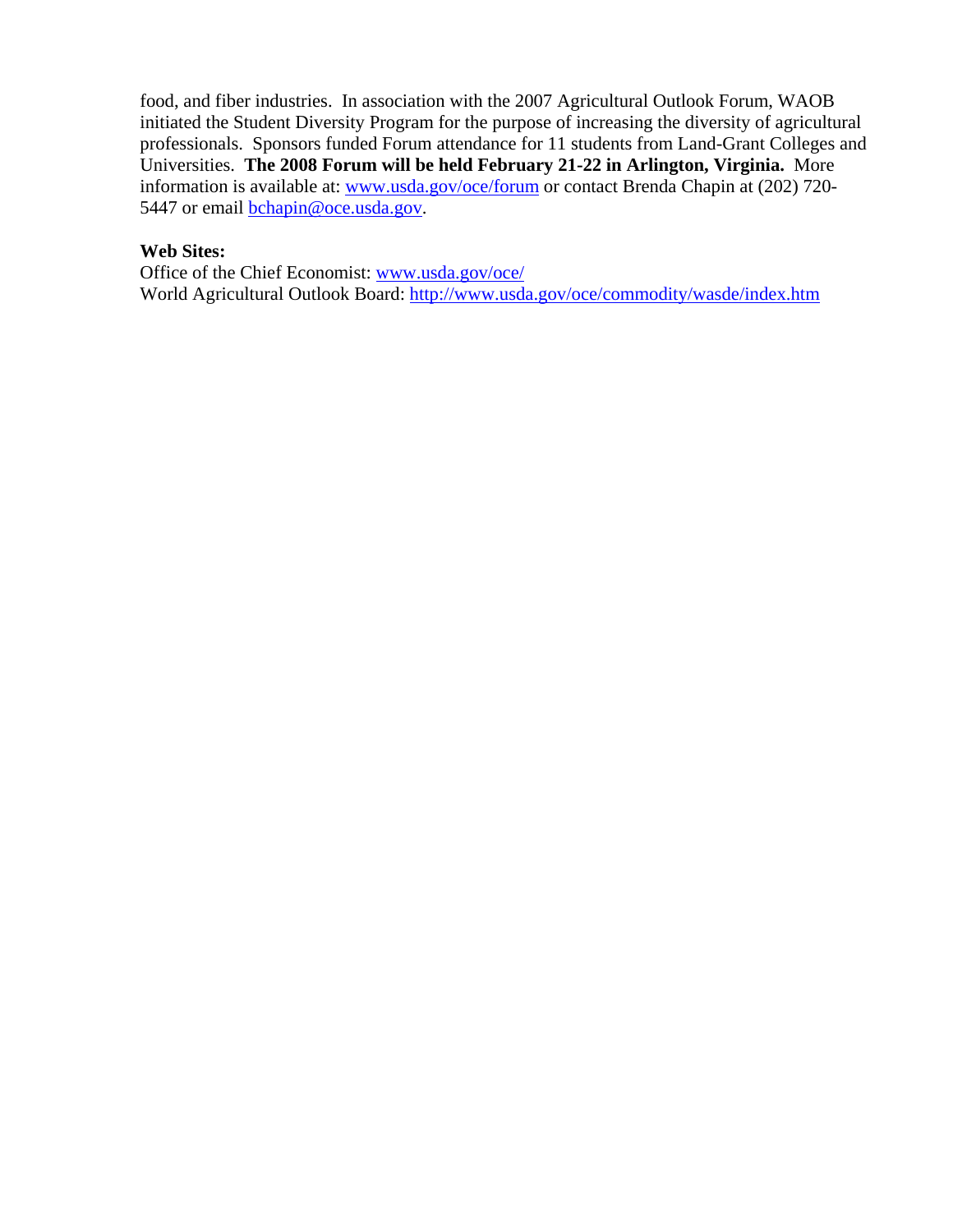## **U.S. CENSUS BUREAU**

#### **Foreign Trade Division**

Each month the Foreign Trade Division of the United States Census Bureau (Census) releases the FT-900 *U.S. International Trade in Goods and Services* report, which is one of the principal economic indicators for the United States. This report along with other information can be found on our Web site at [www.census.gov/trade](http://www.census.gov/trade)

#### **Current Issues of Interest**

#### Regulation

The regulations mandating the electronic reporting of exports through the Automated Export System or AESDirect continue to await implementation. We still anticipate issuing these Regulations. However we do not have an estimated publication date.

#### Data Products

In February 2007 we added a containerization breakout for vessel shipments to the port data product on USA Trade Online. Anyone interested in a 30-day trial of this product should contact Fay Johnson at fay.m.johnson@census.gov or 301-763-2311.

We are working to add a state export data product and data by the North American Industry Classification System (NAICS) within the next year. The state export data will be by Harmonized System code (2-, 4-, or 6-digit) or NAICS code (2-, 3-, or 4-digit) by country by state. The measures available will include total value, vessel value, air value, and vessel and air shipping weight. The NAICS data product will be by NAICS code (2-, 3-, 4-, 5-, or 6-digit) by country by district for imports and exports. The measures available will include total value, vessel value, air value, containerized value and vessel, air, and containerized shipping weight.

#### Revisions

Questionable data should be brought to our attention as early as possible. Please contact Paul Herrick of our Commodity Analysis Branch at [paul.e.herrick@census.gov](mailto:paul.e.herrick@census.gov). Please review our revision policy at:<http://www.census.gov/foreign-trade/guide/revisions.html> Revisions are posted on our website at: [http://www.census.gov/foreign](http://www.census.gov/foreign-trade/statistics/corrections/index.html)[trade/statistics/corrections/index.html](http://www.census.gov/foreign-trade/statistics/corrections/index.html)

Other Foreign Trade Division Contacts: Website: [www.census.gov/trade](http://www.census.gov/trade) Schedule B: [www.census.gov/scheduleb](http://www.census.gov/scheduleb) FTD References: [www.census.gov/tradereference](http://www.census.gov/tradereference) FTD Statistics: [www.census.gov/tradestats](http://www.census.gov/tradestats) Foreign Trade Data Products: (301)763-2227 or Fax: (301) 763-4347 FTD Regulations: [www.census.goc/traderegs](http://www.census.goc/traderegs) FTD AES: [www.cesnsus.gov/aes](http://www.cesnsus.gov/aes)

Correspondence can be written or faxed to: Foreign Trade Division U.S. Census Bureau Washington, D.C. 20233-0001 Fax: (301) 457-1159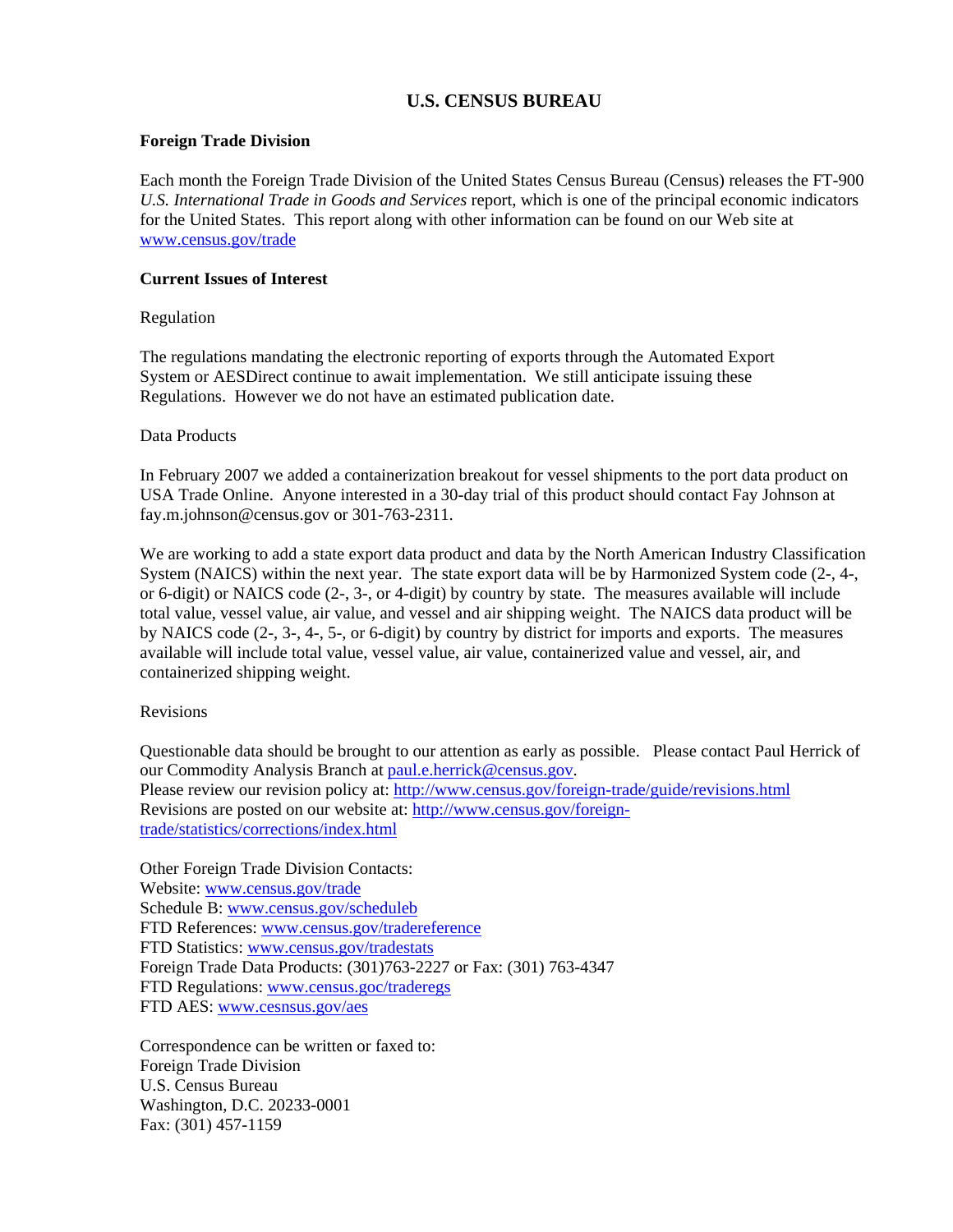| <b>Registrants/Participants</b> |                                                                    |                                         |  |
|---------------------------------|--------------------------------------------------------------------|-----------------------------------------|--|
|                                 |                                                                    |                                         |  |
| <b>2007 Data Users Meeting</b>  |                                                                    |                                         |  |
| <b>Name</b>                     | Organization                                                       | <b>E-Mail Address</b>                   |  |
| Abbe, Dave                      | <b>USDA / NASS / TX FO</b>                                         | dave_abbe@nass.usda.gov                 |  |
| <b>Agostino, Moe</b>            | Farms.com Risk Management                                          | moe.agostino@farms.com                  |  |
| Aideyan, Victor                 | Farms.com Risk Management                                          | victor.aideyan@farms.com                |  |
| Aikman, Jim                     | Rafter J Bar C LLC                                                 | jim@aikmancattle.com                    |  |
| <b>Asbridge, David</b>          | Doane Advisory Services                                            | dasbridge@doane.com                     |  |
| <b>Bange</b> , Gerald           | <b>USDA/WAOB</b>                                                   | gbange@oce.usda.gov                     |  |
| <b>Barnes, Kevin</b>            | USDA / NASS / Environmental, Economics,<br>and Demographics Branch | kevin_barnes@nass.usda.gov              |  |
| <b>Basse, Daniel</b>            | <b>AgResource Company</b>                                          | basse@agresource.com                    |  |
| <b>Bates, Paul</b>              | <b>Bates Commodities</b>                                           | pbates@insightbb.com                    |  |
| <b>Bennett, Norman</b>          | USDA / NASS / Survey Administration Branch                         | norman_bennett@nass.usda.gov            |  |
| <b>Bilby, David</b>             | <b>CF</b> Industries                                               | dbilby@cfindustries.com                 |  |
| <b>Blumenthal, Gary</b>         | World Perspectives, Inc.                                           | gblumenthal@agrilink.com                |  |
| <b>Bluntzer</b> , Daniel        | Frontier Risk Management                                           | danielb@frontier-risk.com               |  |
| <b>Brandt</b> , Rhonda          | USDA / NASS / SC FO                                                | rhonda_brandt@nass.usda.gov             |  |
| <b>Brase</b> , Brian            | <b>ADM</b> Investor Services                                       | brian.brase@admis.com                   |  |
| Brugler, Alan                   | Brugler Marketing & Management LLC                                 | alanb@bruglermktg.com                   |  |
| <b>Burnett</b> , Bruce          | <b>Canadian Wheat Board</b>                                        | bruce_burnett@cwb.ca                    |  |
| Carney, John                    | Maple Leaf Consumer Foods                                          | carneyip@mapleleaf.ca                   |  |
| <b>Cekander</b> , Dan           | Fimat USA, LLC                                                     | dan.cekander@fimat.com                  |  |
| <b>Clark, Shawn</b>             | <b>USDA / NASS / Livestock Branch</b>                              | shawn clark@nass.usda.gov               |  |
| Davey, Kelly                    | <b>Canadian Wheat Board</b>                                        | kelly davey@cwb.ca                      |  |
| <b>Deaton, Larry</b>            | <b>USDA/FAS</b>                                                    | Larry.Deaton@FAS.USDA.GOV               |  |
| Donetz, Marni                   | Manitoba Agriculture, Food & Rural Initiatives                     | Marni.Donetz@gov.mb.ca                  |  |
| Durchholz, Dale                 | Agrivisor LLC/Growmark                                             | ddurchholz@agrivisor.com                |  |
| Fejedelem, John                 | <b>Hormel Foods</b>                                                | jrfejedelem@hormel.com                  |  |
| Feltes, Rich                    | MF Global                                                          | rfeltes@mfglobal.com                    |  |
| Ferguson, Harold                | <b>USDA Federal Milk Order</b>                                     | hferguson@fmma30.com                    |  |
| <b>Fickert, Dave</b>            | <b>Commodity Futures Trading Commission</b>                        | dfickert@cftc.gov                       |  |
| Fingerman, Joel                 | <b>Fundamental Analytics</b>                                       | joel.fingerman@fundamentalanalytics.com |  |
| Frahm, Don                      | <b>Informa Economics</b>                                           | don.frahm@informaecon.com               |  |
| <b>Francl, Terry</b>            | <b>American Farm Bureau Federation</b>                             | terry@fb.org                            |  |
| Fulton, Tyler                   | Mantioba Pork Marketing Co-op                                      | tyler@mpmc.mb.ca                        |  |
| Geuder, Jeff                    | USDA / NASS / Crops Branch                                         | jgeuder@nass.usda.gov                   |  |
| Gidel, Jerry                    | North American Risk Management Services                            | jgidel@narmsinc.com                     |  |
| <b>Gietz, Ronald</b>            | <b>Informa Economics</b>                                           | ron.gietz@informaecon.com               |  |
| <b>Glaser, Lewrene</b>          | <b>USDA/ERS</b>                                                    | lkglaser@ers.usda.gov                   |  |
| <b>Gleason, Todd</b>            | University of Illinois                                             | tgleason@uiuc.edu                       |  |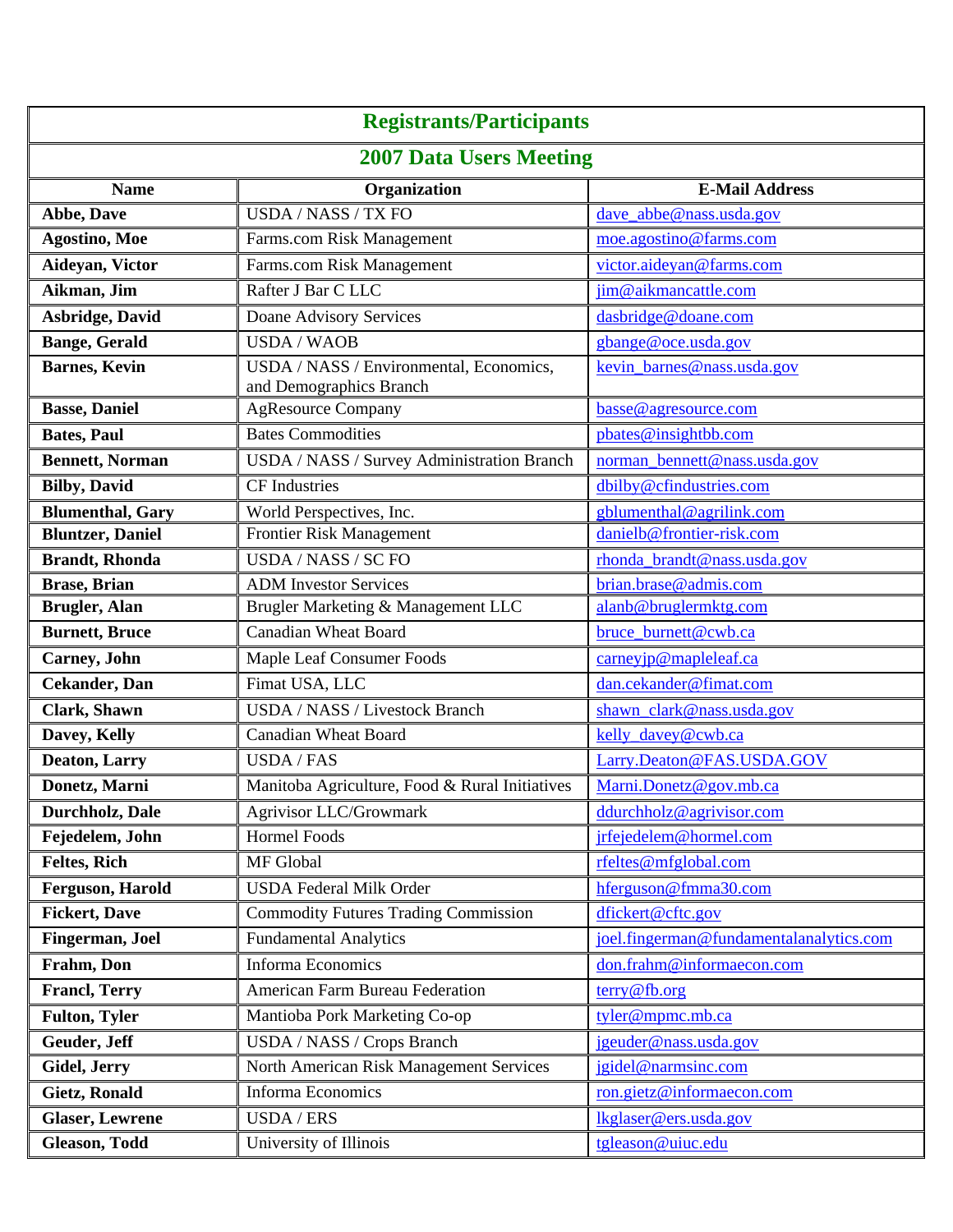| <b>Registrants/Participants</b> |                                                                        |                                         |
|---------------------------------|------------------------------------------------------------------------|-----------------------------------------|
| <b>2007 Data Users Meeting</b>  |                                                                        |                                         |
| <b>Name</b>                     | Organization                                                           | <b>E-Mail Address</b>                   |
| <b>Gredig, Peter</b>            | Farms.com Risk Management                                              | peter.gredig@farms.com                  |
| Greene, Joel                    | <b>USDA/WAOB</b>                                                       | jlgreene@oce.usda.gov                   |
| Hansen, Dana                    | RapidEye AG                                                            | hansen@rapideye.de                      |
| Harkness, Hosea                 | <b>HSH Crop Consultant</b>                                             | HSHCropConsultant@msn.com               |
| Henderson, Cole                 | Ploughman Analytics                                                    | henderson@ploughman-analytics.com       |
| House, Carol                    | USDA / NASS / Deputy Administrator for<br><b>Programs and Products</b> | chouse@nass.usda.gov                    |
| Ingram, Dan                     | U.S. Dairy Export Council                                              | dingram@usdec.org                       |
| <b>Isige, Suzanne</b>           | Wisconsin Milk Marketing Board                                         | sisige@wmmb.org                         |
| Jackson, Shareefah              | USDA / NASS / Training and Career<br>Development                       | shareefah_jackson@nass.usda.gov         |
| <b>Jenner</b> , Mark            | <b>Biomass Rules, LLC</b>                                              | mjenner@biomassrules.com                |
| <b>Johnson</b> , Steven         | <b>Iowa State University Extension</b>                                 | sdjohns@iastate.edu                     |
| Karlin, Joel                    | <b>Western Milling</b>                                                 | jkarlin@westernmilling.com              |
| <b>Kerestes</b> , Dan           | USDA / NASS / Livestock Branch                                         | dkerestes@nass.usda.gov                 |
| Kish, Jennifer                  | USDA / NASS / Statistics Division                                      | jennifer_kish@nass.usda.gov             |
| <b>Kloes, Matthew</b>           | <b>Northwest Farm Credit Services</b>                                  | matthew.kloes@farm-credit.com           |
| Koo, Gavin                      | Absolute Return Capital/Bain Capital, LLC                              | gkoo@baincapital.com                    |
| Lapp, Bill                      | <b>AES</b>                                                             | bill.lapp@advancedeconomicsolutions.com |
| Latterner, Art                  | <b>USDA/FAS</b>                                                        | Art.Latterner@FAS.USDA.GOV              |
| Loeffler, Donald                | <b>Loeffler Farms</b>                                                  | loeffler@dtnspeed.net                   |
| Lucht, Gene                     | <b>Iowa Farmer Today</b>                                               | gene.lucht@hotmail.com                  |
| MacKenzie, Jeff                 | MacKenzie Company                                                      | mac@mackenzie.com                       |
| <b>McDonald</b> , Michael       | <b>USDA Federal Milk Order</b>                                         | mmcdonald@fmma30.com                    |
| Menzie, Keith                   | <b>USDA/WAOB</b>                                                       | kmenzie@oce.usda.gov                    |
| <b>Meyer, Steve</b>             | Paragon Economics                                                      | steve@paragoneconomics.com              |
| Miller, Mike                    | Safeway Inc.                                                           | mike.miller@safeway.com                 |
| <b>Mullin, Carol</b>            | <b>Collin County Community College</b>                                 | $cardmu$ llintx@tx.rr.com               |
| Murphy, Kelly                   | <b>ECO-Producers</b>                                                   | kelly@ecoproducers.com                  |
| <b>Nelson, William</b>          | A.G. Edwards and Sons, Inc.                                            | nelsonwl@agedwards.com                  |
| Niedfeldt, Gary                 | Wayne Farms, LLC                                                       | gary.niedfeldt@waynefarms.com           |
| Norton, Jerry                   | <b>USDA/WAOB</b>                                                       | jnorton@oce.usda.gov                    |
| <b>OMeara</b> , Rick            | <b>USDA/FAS</b>                                                        | Richard.OMeara@FAS.USDA.GOV             |
| Peterson, Paul                  | <b>CME</b> Group                                                       | paul.peterson@cmegroup.com              |
| <b>Piszczor</b> , Charles       | <b>CME</b> Group                                                       | charles.piszczor@cmegroup.com           |
| Plain, Ron                      | University of Missouri                                                 | plainr@missouri.edu                     |
| Pompelli, Greg                  | <b>USDA/ERS</b>                                                        | pompelli@ers.usda.gov                   |
| <b>Prentice, Paul</b>           | <b>Blue Sun Biodiesel</b>                                              | PaulPrentice@goBlueSun.com              |
| Preston, Warren                 | <b>USDA / AMS</b>                                                      | Warren Preston-AMSE2K.@NJNASSAU         |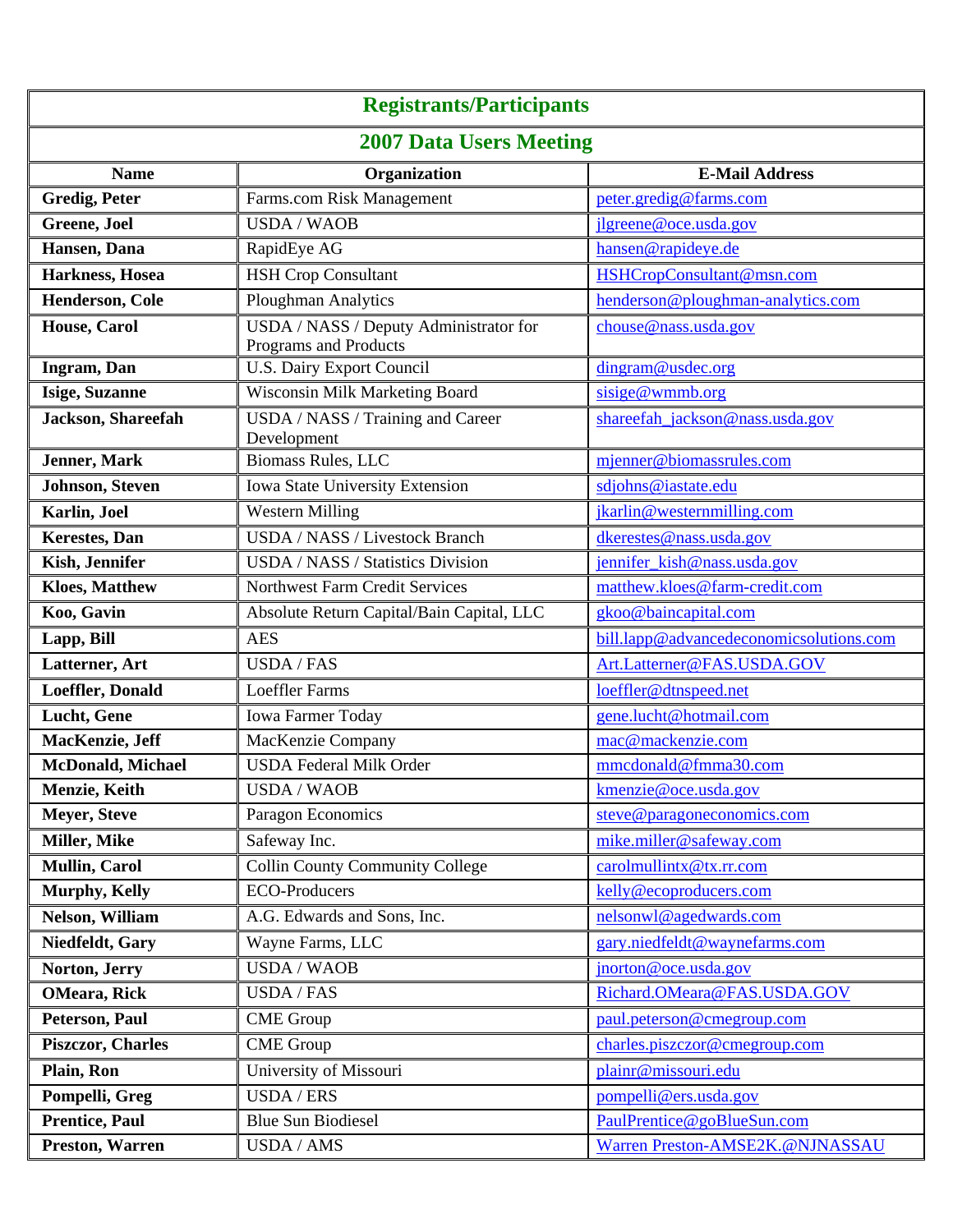| <b>Registrants/Participants</b> |                                        |                                  |  |
|---------------------------------|----------------------------------------|----------------------------------|--|
| <b>2007 Data Users Meeting</b>  |                                        |                                  |  |
| <b>Name</b>                     | Organization                           | <b>E-Mail Address</b>            |  |
| Provance, Paul                  | <b>USDA/FAS</b>                        | paul.provance@fas.usda.gov       |  |
| Prusacki, Joe                   | <b>USDA / NASS / IA FO</b>             | joseph_prusacki@nass.usda.gov    |  |
| <b>Robb, James</b>              | Livestock Marketing Information Center | robb@lmic.info                   |  |
| Rocke, Tim                      | <b>USDA/FAS</b>                        | Tim.Rocke@FAS.USDA.GOV           |  |
| Rosa, Erica                     | Livestock Marketing Information Center | rosa@lmic.info                   |  |
| <b>Rose, Louis</b>              | Aon Re                                 | louis_rose@arw.aon.com           |  |
| Rowbotham, Rob                  | Grande Milk Marketing, LLC             | rob.rowbotham@grande.com         |  |
| <b>Schambach</b> , Duane        | <b>CFTC</b>                            | dschambach@cftc.gov              |  |
| Schmeltz, Glenn                 | Murphy-Brown, LLC                      | glennschmeltz@murphybrownllc.com |  |
| <b>Schoening, Robert</b>        | <b>USDA / AMS</b>                      | robert.schoening@fmmacentral.com |  |
| <b>Scholer, Eric</b>            | Express Markets Inc.                   | escholer@expressmarketsinc.com   |  |
| Schwab, Brad                    | USDA / NASS/ IL FO                     | brad schwab@nass.usda.gov        |  |
| <b>Shagam, Shayle</b>           | <b>USDA/WAOB</b>                       | sshagam@oce.usda.gov             |  |
| <b>Struthers, Raymond</b>       | Lanworth Inc.                          | rstruthers@lanworth.com          |  |
| <b>Stuart, Brett</b>            | Cattle-Fax                             | brett@cattle-fax.org             |  |
| Taylor, Marjorie                | <b>USDA / NASS / DAPP</b>              | marjorie taylor@nass.usda.gov    |  |
| <b>Thacker, Curt</b>            | Dow Jones Newswires                    | curt.thacker@dowjones.com        |  |
| <b>Thessen</b> , Greg           | USDA / NASS / Crops Branch             | greg_thessen@nass.usda.gov       |  |
| <b>Trudell, Susan</b>           | Express Markets, Inc.                  | strudell@expressmarketsinc.com   |  |
| <b>Voeks, Jacquelyn</b>         | <b>Stewart-Peterson Group</b>          | jvoeks@stewart-peterson.com      |  |
| <b>Wagner</b> , Greg            | Iowa Grain Company                     | heartlandusa@earthlink.net       |  |
| <b>Weaber</b> , Dave            | Delhaize America                       | dlweaber@foodlion.com            |  |
| <b>Welke, Margaret</b>          | Wisconsin Milk Marketing Board         | mwelke@wmmb.org                  |  |
| <b>Wiyatt, Steve</b>            | USDA / NASS / Statistics Division      | steve_wiyatt@nass.usda.gov       |  |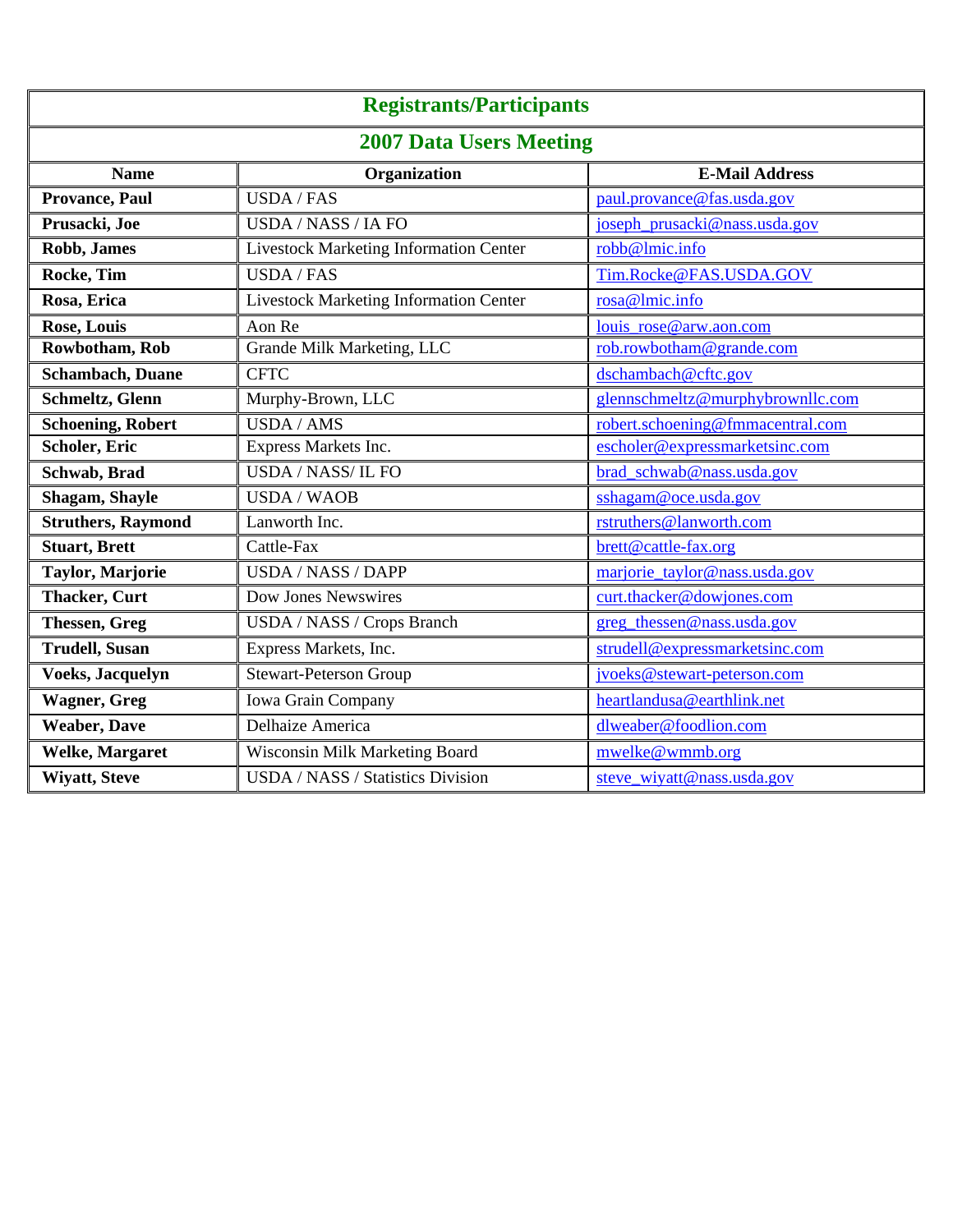# **Data Users Meeting Summary of Questions and Comments Rosemont, Illinois October 29, 2007**

**Note: The following write-up presents a topical summary of issues discussed during the afternoon open forum. Discussions have been consolidated by topic.** 

# **Dissemination of Data**

A comment was made on AMS's tremendous collection of data---price discovery is very important---but their dissemination of data is not good. Could AMS outsource to NASS, ERS, or a private firm to improve the website*?* Warren Preston replied that he agrees that access to reports needs to be improved and that AMS will be working on ways to make those improvements.

One participant commented that NASS's Quick Stats was a phenomenal tool! He also indicated that ERS could use more work on oilseeds and should put a link to NASS. He asked if ERS could get a price discovery system. Information on international trade of B100 biodiesel data would be helpful. Greg Pompelli indicated that ERS was working with Farm Foundation to improve data products.

A data user commented that the wheat data product is tremendous. It is good to see it updated and keeping up with market dynamics.

A participant requested that the Executive Summary from the *WASDE* report be merged into the *Crop Production* report? For example, it could describe how much objective data was collected for the report. He would like to have HTML products available at the time of dissemination, so they could just be dropped into other websites for quick dissemination. Steve Wiyatt replied that he was not sure what additional information we could publish, but he would like to talk about this issue in more detail.

A data user indicated that the *WASDE* summary for livestock is good. However, it is hard to use the tables on corn, beans, and wheat. He suggested a table showing current month, previous month, and previous year estimates for corn, beans and wheat exports.

# **Cold Storage**

A data user commented that he was glad that AMS had put an auditing feature into place for Cold Storage (dairy products). He asked whether anyone in the room used that data. A participant commented that he did use the Cold Storage data. In addition, another participant indicated that he is interested in looking at cheese products by variety. Steve Wiyatt indicated that publishing this data by variety would create potential disclosure issues even if re-aggregated back to the U.S. level. The question was pursued, whether NASS could aggregate back at the U.S. level on an annual basis only.Dan Kerestes indicated that NASS will review and see if this is possible.

# **Ethanol and Energy**

In a lengthy discussion about ethanol, one participant asked what were the drivers for month-tomonth corn ethanol usage. For plants that come on line later in the year, can USDA publicly provide capacity information, i.e. showing monthly change in capacity based on what is coming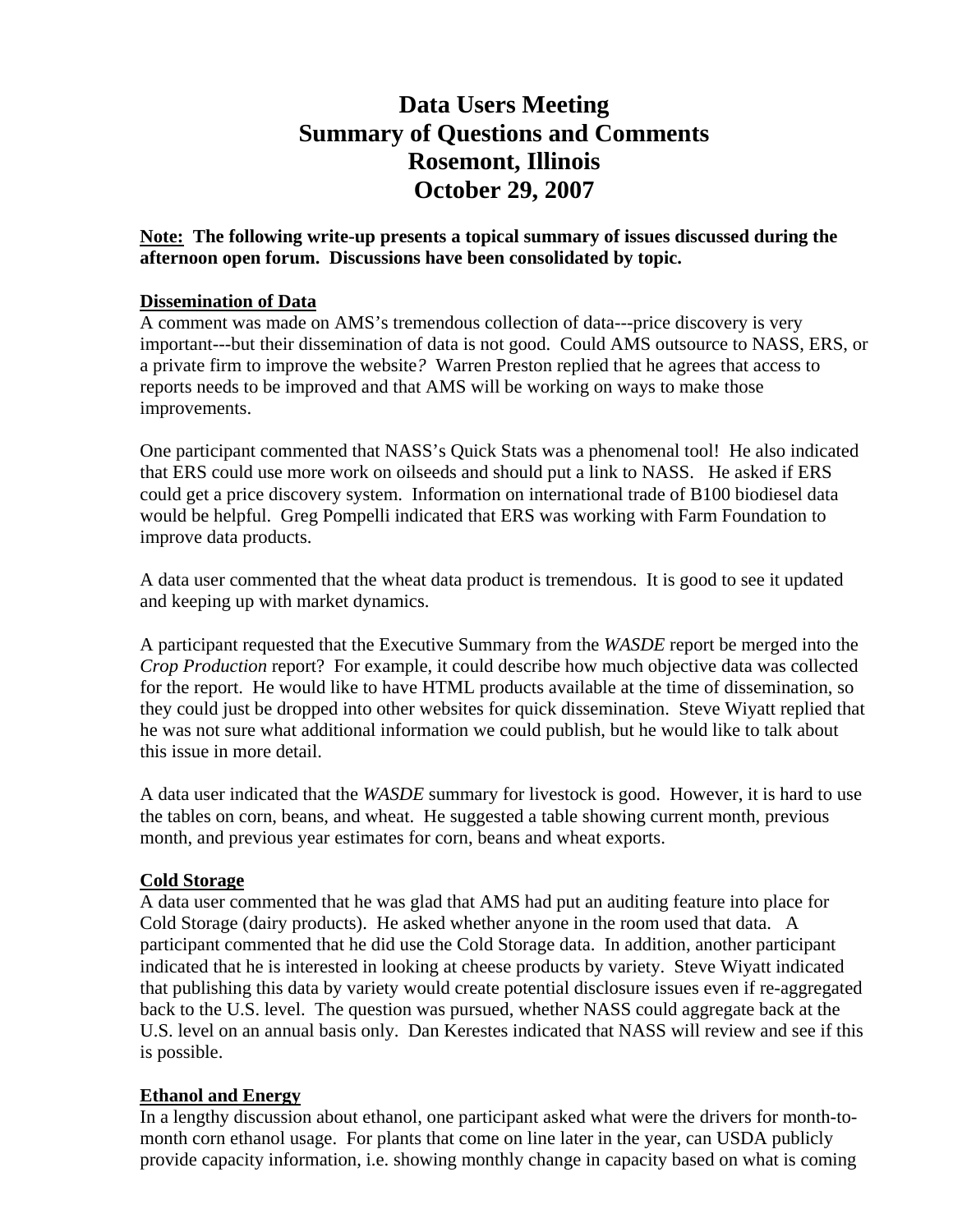on line? Jerry Bange replied that it is hard to track this by just looking at plants coming on board. The World Board utilizes the Energy Information Agency's (EIA) weekly data on blending.

Further discussion on ethanol production by participants: There are declining levels of utilization, but ethanol production is still profitable. The 51 cents credit is still helping significantly, particularly helping biodiesel being exported to Europe.

One participant asked how to move the bio-preferred program process along. Is there a consensus of what the carbon footprint of ethanol is? Jerry Bange indicated that Roger Conway, Director of the Office Renewable Energy in USDA, would be the best person to whom to direct that question.

Someone asked whether the Census Bureau was developing a report on energy? It is hard to combine everything together from the different data sources. Keith Menzie replied that the Census Bureau is in the process of expanding reports including biodiesel. He indicated that the Department of Commerce is meeting with EIA to work out data collection issues.

There is a connection between renewable fuels standards and profitability. How strong an impact will the energy bill have on agriculture, not factoring additional legislation?

# **Acreage, Production and Stocks**

One data user asked what percent of objective yield reports that were analyzed for the latest *Crop Progress* report had actual grain weight*.* Greg Thessen replied 85 percent.

With large increases in acres in states that traditionally did not have large corn acreage--is NASS considering adding all theses states to *Crop Progress* reports?

NASS did a special acreage survey on certain crops such as wheat in Texas, Oklahoma, and Kansas. The survey said 400,000 acres were abandoned in August, but by September the abandonment was 800,000. Rumor said many acres were zeroed out by insurance in mid-June. How do acreage changes occur throughout the year? How does a special report work? Why didn't NASS pick it up all the abandonment until September? Steve Wiyatt replied that NASS conducts a special survey on crops when weather conditions prompt. This year, conditions changed as the season progressed and farmers' expectations changed significantly. In September, we have a much larger sample of farmers than in August. This larger sample did a better job of picking up abandonment.

Speaking about the adjustment NASS made to planted acres during forecast season, one participant asked whether there are any plans for NASS and USDA to publish Farm Service Agency administrative data? Because if not, the participant felt that individuals will be going en masse to USDA for access to this data. Steve Wiyatt responded that the administrative data is controlled by FSA, and they would have to make the decisions about any publication.

One participant asked NASS about the upcoming December 1 stocks report --what's going to happen to feed residual because NASS double counted on September 1? Has any thought been given to this? As new crop replaces old crop in exports, what will happen? Greg Thessen replied that NASS measures stocks on a specific reference date which eliminates double counting. The new crop stocks that may have been exported prior to September 1 would not be double counted but reported as old crop utilization in the old crop balance sheet rather than the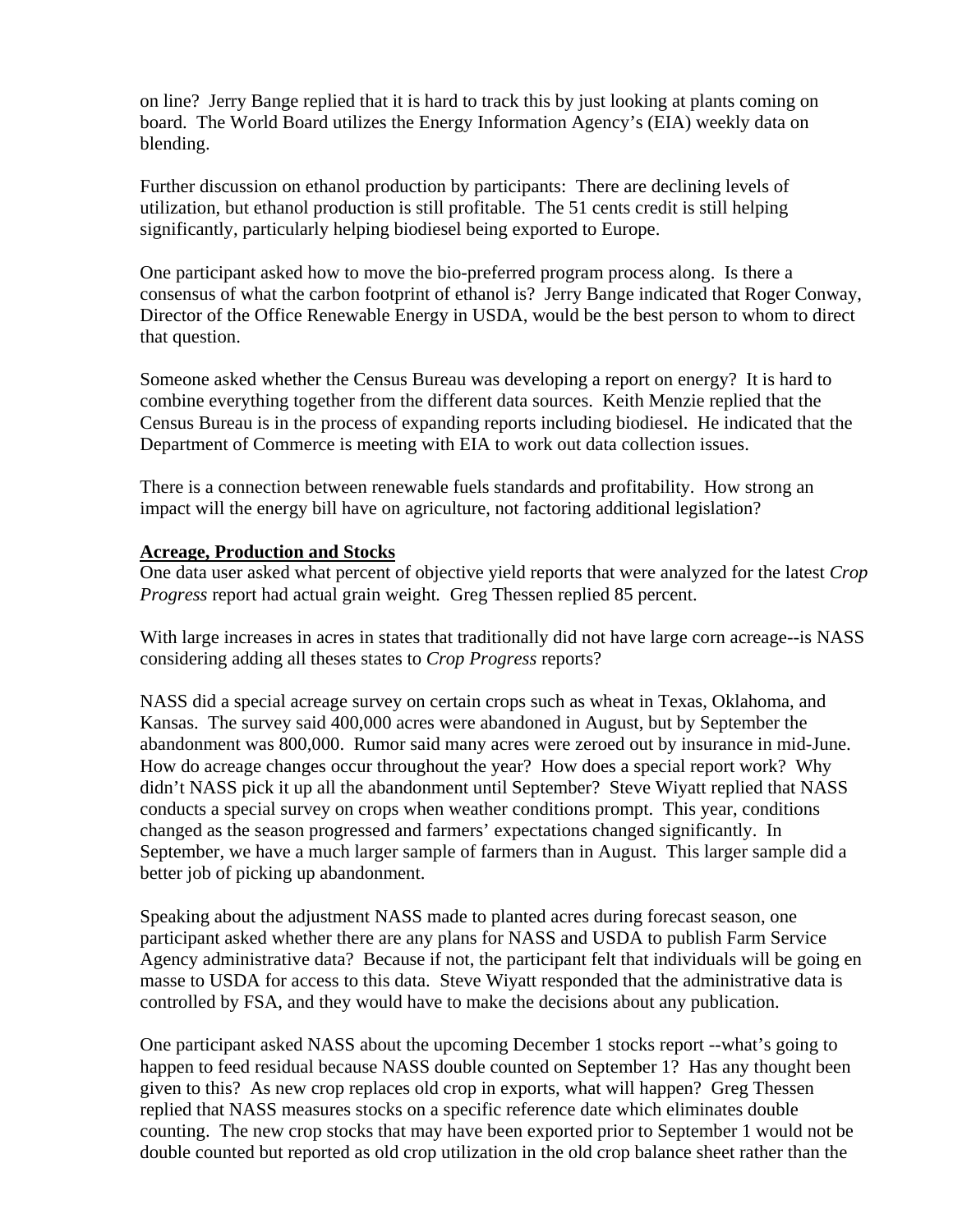new crop balance sheet. Since these exports were counted as utilization in the wrong crop year, this has the potential to increase the unexplained disappearance (feed and residual) of the new crop between September 1 and December 1.

One data user requested that the *Crop Progress* report be released at 3:00 p.m. (est.) instead of 4:00 p.m.? Steve Wiyatt indicated that the weekly timeline is now very tight, so this will not happen any time soon.

One participant asked whether NASS gets access to Risk Management Agency (RMA) insurance data early in the year or only at the end. Greg Thessen replied that NASS usually gets the RMA acreage data at the end of the year. We have asked for the data earlier in the year but RMA has to wait until the data is reported to them from insurance companies. Given the lag time in reporting from adjusters to insurance companies to RMA, it is hard to get the abandon acreage from RMA before September.

# **Export Sales/International Trade**

With regards to China data, someone commented that groups seem to be more and more political.

A data user commented that the biggest frustration he has is with data from Mexico regarding beef and pork. Weekly export data does not match monthly data. Has USDA looked at monthly FAS data vs. Census? There has been a large structural change from 5 years ago, and the data differences are becoming a bigger problem each month. Jerry Bange replied that this issue is of great concern to USDA, but they are not sure what the solution is.

Does the World Board use the currency exchange rate in models for export projections? Jerry Bange replied "yes".

One participant wanted to see more transparency in numbers. We see export inspections, preliminary, and 2nd preliminary on the wire service, but never see the final. Can USDA put this out to make it transparent to all data users? In particular this data user would like to see previous numbers added to the adjustment to produce one new number.

For online systems, what HTS level will be available (6-digit or 10-digit) and when will it be available? Warren Preston indicated that AMS is moving forward, but progress is contingent on funding. He is not sure where it stands.

With regards to wheat, there are many disparities between forecasted USDA (*WASDE*) wheat export numbers and private forecasts. What is your confidence in your numbers? What will you be looking at for November? Jerry Bange replied that he is confident that WAOB uses the best information possible

# **Grain Storages/ Trading**

The ten year average corn production harvested by September in Mississippi, Arkansas, and Louisiana is 80 million bushels. This year it was 230 million which means 150 million bushels moved immediately to the river barge replacing exports markets in the Midwest.

Clients are moving grain in containers. Is NASS catching this trade? What is your confidence in catching this? Do we pick up grain storage from livestock integrators? Steve Wiyatt said yes,